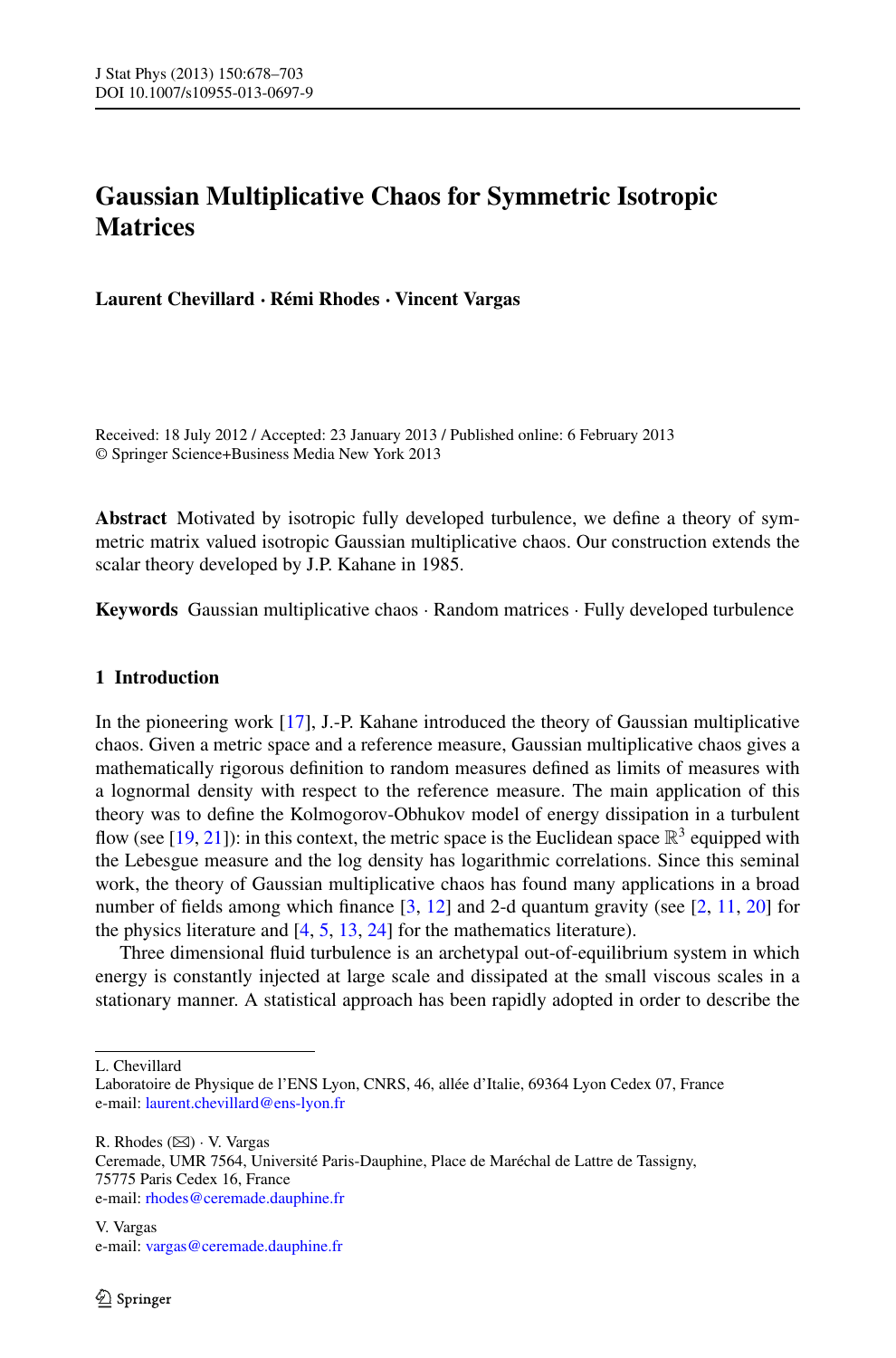complex multi-scale motions taking place in the flow. In the seminal work of Kolmogorov, known as the K41 theory [[15](#page-25-10), [18\]](#page-25-11), focusing on fully developed homogeneous and isotropic turbulence, it is shown from the Navier-Stokes equations that energy is transferred from large to small scales at a constant rate, independently on viscosity: this is the fourth-fifth law. Further phenomenological extensions of this theory [\[15,](#page-25-10) [19](#page-25-1)] took into account the peculiar statistical nature of the dissipation field that implies intermittent (or multifractal) corrections and probably more importantly, a long range correlated structure of velocity fluctuations. At this stage, scalar multiplicative chaos appears to be a good candidate to give a stochastic representation of the dissipation field, although nothing is said on energy transfers that ask for a stochastic model for the velocity field itself. Indeed, modern statistical studies underline the importance of defining a probabilistic model for the velocity field. Ideally, one looks for a field as close as possible to an invariant measure of the equations of motion (see for instance [[14](#page-25-12)]). One of the first attempts in this direction is proposed in Ref. [[26](#page-25-13)] where the authors use a scalar multiplicative chaos to disturb an underlying Gaussian velocity field. A great success of this work is to propose an intermittent velocity field but unfortunately, the authors failed at proposing an incompressible dissipative velocity field, i.e. a field that respects the fourth-fifth law of Kolmogorov. One of the reasons is that the construction of the field does not include a basic mechanism of the Euler equations, namely the vorticity stretching phenomenon. This is the main novelty of the approach proposed in Ref. [[8\]](#page-25-14). One of the key steps of this construction is the introduction of the exponential of a Gaussian isotropic symmetrical random matrix in replacement of the scalar chaos used in Ref. [\[26\]](#page-25-13). Heuristically, this symmetric matrix is reminiscent of the deformation field  $S$ , i.e. the symmetric part of the velocity gradient tensor, that stretches vorticity  $\omega = \nabla \wedge \mathbf{u}$ , where **u** is the velocity field, according to the Euler equations:  $D\omega/Dt = S\omega$ , with  $D/Dt = \partial/\partial t + \mathbf{u}.\nabla$  the Lagrangian derivative. It is easily seen that a Taylor development at short time *τ* of the former dynamics leads to a linear differential equation that can be solved using matrix exponentials of the initial deformation field  $\tau S(0)$ . Then, logarithmic correlations and the free parameter  $\gamma^2$ quantifying the level of intermittency are introduced by hands. A numerical investigation of the obtained velocity field shows indeed a mean energy transfer across scales.

As far as we know, there is no matrix valued theory of Gaussian multiplicative chaos that would be crucial in further understandings of the mechanisms at the origin of this energy transfer as observed numerically. The purpose of this work is thus to define such a theory for Gaussian symmetric and isotropic matrices. In the next section, we present the framework and the main results. Section [3](#page-4-0) is devoted to the proofs of our main results. In the [Appendix](#page-20-0), we gather general formulas which are useful in our proofs.

<span id="page-1-0"></span>Notations: we denote by  $M(\mathbb{R}^d)$  the set of measures on  $\mathbb{R}^d$  and by  $M_s(\mathbb{R}^d)$  the set of signed measures on  $\mathbb{R}^d$ . We denote by  $\mathcal{S}(M_s(\mathbb{R}^d))$  the set of symmetric matrices whose components belong to  $M_s(\mathbb{R}^d)$ . The *N*-dimensional identity matrix is denoted by  $I_N$  and  $P_N = (1)_{1 \le i, j \le N}$  stands for the  $N \times N$  matrix filled with the coefficient 1 in each entry.

### **2 Framework and Main Results**

We first motivate the structure of our Gaussian matrix-valued random field. We remind that a random matrix *X* is isotropic if for any real orthogonal matrix *O*, the matrices *X* and *OX<sup>t</sup> O* have the same probability law (where  $^tO$  denotes the transpose of the matrix  $O$ ). If  $N$  is an integer and if one considers a centered symmetric isotropic Gaussian  $N \times N$ -random matrix  $(X_{i,j})_{1\leq i,j\leq N}$ , it takes on the following structure (see Lemma [4\)](#page-22-0):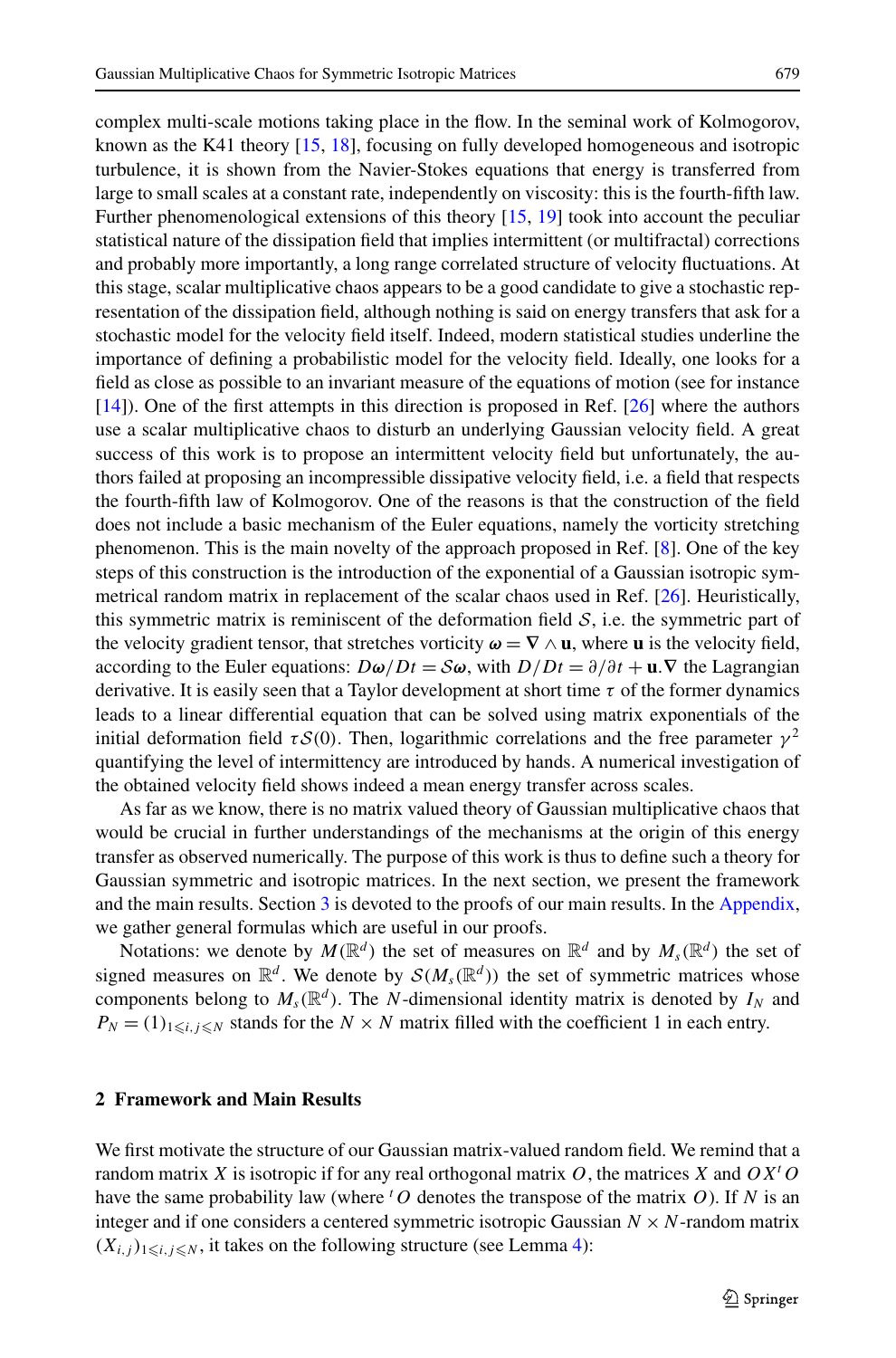- the diagonal entries  $(X_{1,1},...,X_{N,N})$  are independent of the off-diagonal entries  $(X_{i,j})_{i \leq j}$
- the covariance matrix of the diagonal entries is given by  $(1 + c)\sigma^2 I_N c\sigma^2 P_N$  where  $c \in ]-1, \frac{1}{N-1}]$  and  $\sigma^2 \geq 0$ ,
- the off-diagonal entries  $(X_{i,j})_{i \leq j}$  are mutually independent with variance  $\sigma^2 \frac{1+c}{2}$ .

Therefore, if one wishes to consider a general Gaussian field of symmetric isotropic matrices, the natural construction of such a field is to introduce a spatial structure preserving the above statistical structure. This is the main motivation for the construction of our field, which we describe now.

We introduce a probability space  $(\Omega, \mathcal{F}, P)$  and denote expectation by *E*. We want to define a homogeneous field of symmetric isotropic Gaussian matrices with logarithmic spatial correlations. The spatial correlation structure will be encoded by a kernel  $K : \mathbb{R}^d \to \mathbb{R}$ of positive type of the form

$$
K(x) = \gamma^2 \ln_+ \frac{L}{|x|} + g(x)
$$

where *g* is some continuous bounded function (in the sequel, we set  $g(0) = m$ ) and  $L > 0$ . Due to the divergence of this kernel at  $x = 0$ , it is well known that the construction of such a field requires a cut-off approximation procedure to get rid of this singularity. Therefore, for  $\epsilon$  > 0 (which stands in a way for the cut-off approximation rate), we introduce a covariance kernel  $K_{\epsilon} : \mathbb{R}^d \to \mathbb{R}$  such that

$$
\sigma_{\epsilon}^{2} \stackrel{def}{=} K_{\epsilon}(0) = \gamma^{2} \left( \ln \frac{L}{\epsilon} + 1 \right), \quad \text{and} \quad \sigma_{|y-x|}^{2} \stackrel{def}{=} K_{\epsilon}(x) = K(x) \quad \text{for all } |x| > \epsilon. \tag{1}
$$

Then we consider an integer  $N \ge 2$  and  $c \in ]-1, \frac{1}{N-1}].$  On this probability space, for  $\epsilon > 0$ , we consider a centered symmetric random matrix-valued Gaussian process  $X^{\epsilon}(x)$  =  $(X_{i,j}^{\epsilon}(x))_{1\leq i,j\leq N}$  indexed by  $x \in \mathbb{R}^d$ . We denote by

$$
X_d^{\epsilon}(x) = \left(X_{1,1}^{\epsilon}(x), \ldots, X_{N,N}^{\epsilon}(x)\right)
$$

the Gaussian vector made up of the diagonal entries of the matrix  $X^{\epsilon}(x)$ . We assume:

- the diagonal entries  $(X_d^{\epsilon}(x))_{x \in \mathbb{R}^d}$  are independent of the off-diagonal entries  $((X_{i,j}^{\epsilon}(x))_{i < j})_{x \in \mathbb{R}^d}$ ,
- the covariance matrix kernel of the diagonal entries is given by

$$
E\left[\,{}^{t}X_{d}^{\epsilon}(x)X_{d}^{\epsilon}(y)\right] = \left((1+c)I_{N} - cP_{N}\right)K_{\epsilon}(x-y),
$$

• the off-diagonal entries  $((X_{i,j}^{\epsilon}(x))_{i \leq j})_{x \in \mathbb{R}^d}$  are mutually independent, each of which with covariance kernel given by

$$
E[X_{i,j}^{\epsilon}(x)X_{i,j}^{\epsilon}(y)]=\frac{1+c}{2}K_{\epsilon}(x-y).
$$

We also define

$$
\bar{\sigma}_{\epsilon}^2 \stackrel{\text{def}}{=} \frac{\sigma_{\epsilon}^2 (1 + c)}{2}.
$$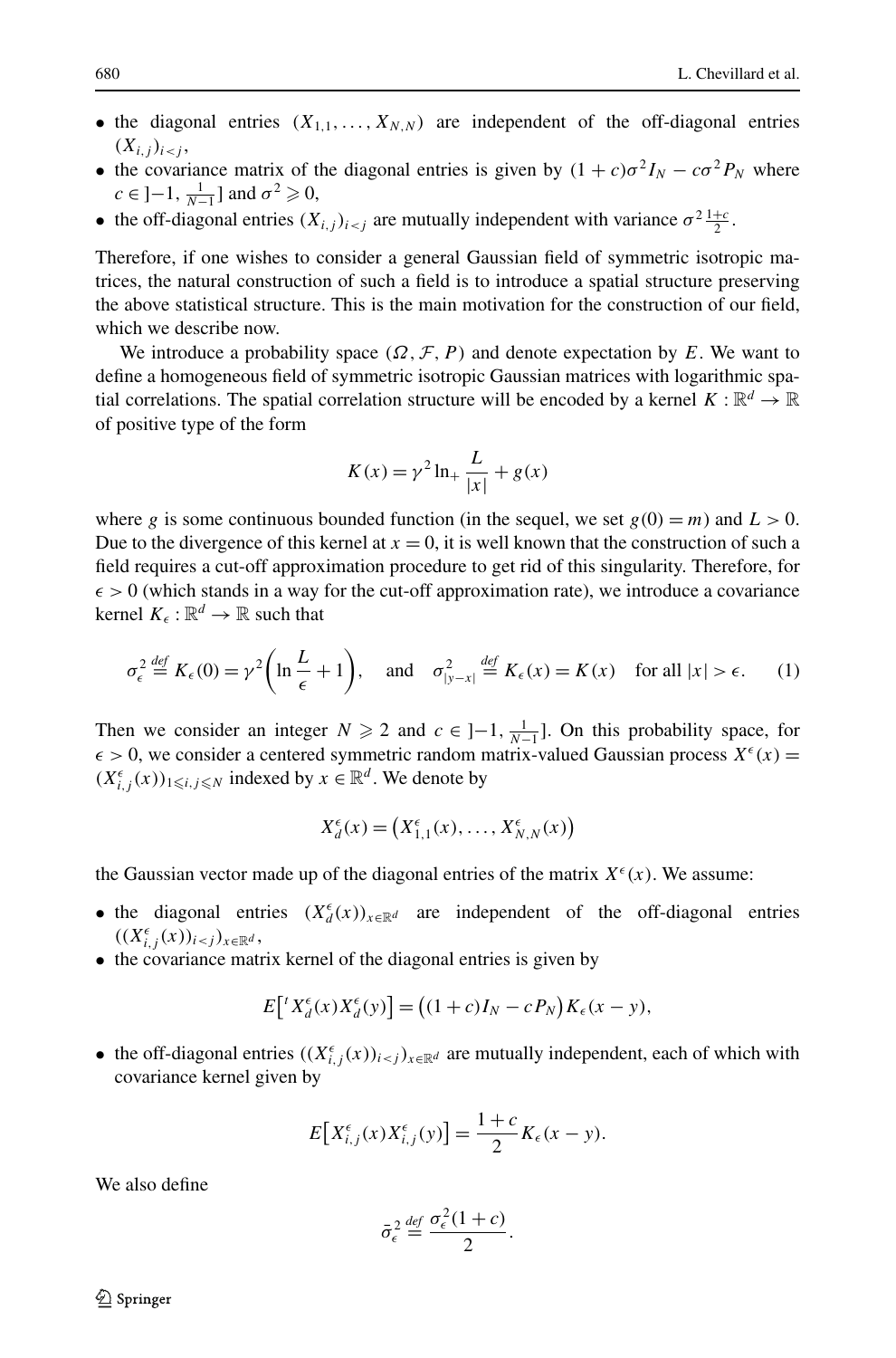<span id="page-3-3"></span>*Remark* The canonical example of such a kernel *K* is when it coincides with  $\gamma^2 \ln \frac{L}{|x|}$  for *x* small enough. In dimension 1 and 2 we can even choose  $K(x) = \gamma^2 \ln_+ \frac{L}{|x|}$ . In dimension greater than 3, we can use the constructions developed in [\[17,](#page-25-0) [25\]](#page-25-15): for examples of such kernels, see Appendix [A.1.](#page-20-1) Another approach is to use the convolution techniques developed in [[27](#page-25-16)]. This does not exactly fall into the framework set out above because the convoluted kernel depends on  $\epsilon$  at all scales, i.e. for  $|x - y| > \epsilon$ . Nevertheless, this has no significant influence on the forthcoming computations so that we also claim that our results remain valid for such regularization procedures.

*Remark* Note that the diagonal terms are independent if and only if  $c = 0$ . In this case, the above structure coincides with the usual Gaussian Orthogonal Ensemble (GOE) [\[1,](#page-24-2) [22](#page-25-17)]. Note also that the boundary case  $c = \frac{1}{N-1}$  corresponds to trace-free matrices.

*Remark* Application in turbulence. In the paper [[8](#page-25-14)], the authors consider the following boundary case as a building block of their random velocity fields

<span id="page-3-0"></span>
$$
\gamma^2 = \frac{8}{3}\lambda^2
$$
,  $N = 3$ ,  $c = \frac{1}{N-1} = \frac{1}{2}$ 

where  $\lambda^2$  is found to fit experimental data for  $\lambda^2 \approx 0.025$  [\[8,](#page-25-14) [9\]](#page-25-18). Here, the zero trace property is reminiscent of the incompressibility condition imposed on velocity fields.

We want to study the convergence of the following random variable which lives in  $\mathcal{S}(M,\mathbb{R}^d)$ 

$$
M^{\epsilon}(A) = \frac{1}{c_{\epsilon}} \int_{A} e^{X^{\epsilon}(x)} dx, \quad A \subset \mathbb{R}^{d},
$$
 (2)

<span id="page-3-2"></span>where  $c_{\epsilon}$  stands for a renormalization constant. From the scalar theory, we know that the constant  $c_{\epsilon}$  is not trivial in order to avoid the blowing up of the above matrix integral. We will show that we can choose  $c_{\epsilon}$  so as to have  $E[M^{\epsilon}(A)] = |A|Id$  where |A| is the Lebesgue measure of A. Unlike the scalar theory, the explicit form of such a  $c_{\epsilon}$  is not straightforward due to noncommutativity of the framework. We will prove that the normalization constant  $c_{\epsilon}$  has the following explicit form

$$
c_{\epsilon} = \frac{1}{N} \frac{\Gamma(1/2)}{\Gamma(N/2)} (1 + c)^{(N-1)/2} \sigma_{\epsilon}^{N-1} e^{\frac{\sigma_{\epsilon}^2}{2}}
$$

where *Γ* stands for the usual Gamma function.

**Theorem 1** Let  $0 < y^2 < d$ . Then there exists a random matrix measure M which lives in  $\mathcal{S}(M,\mathbb{R}^d)$  *and such that for all bounded*  $A \subset \mathbb{R}^d$ 

<span id="page-3-1"></span>
$$
E\big[\mathrm{tr}\big(M^{\epsilon}(A) - M(A)\big)^2\big] \underset{\epsilon \to 0}{\to} 0.
$$

*We also have the following asymptotic structure*

$$
E\left[\text{tr}\left(M\left(B(0,\ell)\right)^2\right)\right] \underset{\ell \to 0}{\sim} N^2 V_N \frac{\Gamma(N/2) e^{\gamma^2 \ln L + m}}{(1 + c)^{(N-1)/2} \Gamma(1/2)} \frac{\ell^{2d - \gamma^2}}{(\gamma^2 \ln \frac{1}{\ell})^{(N-1)/2}} \tag{3}
$$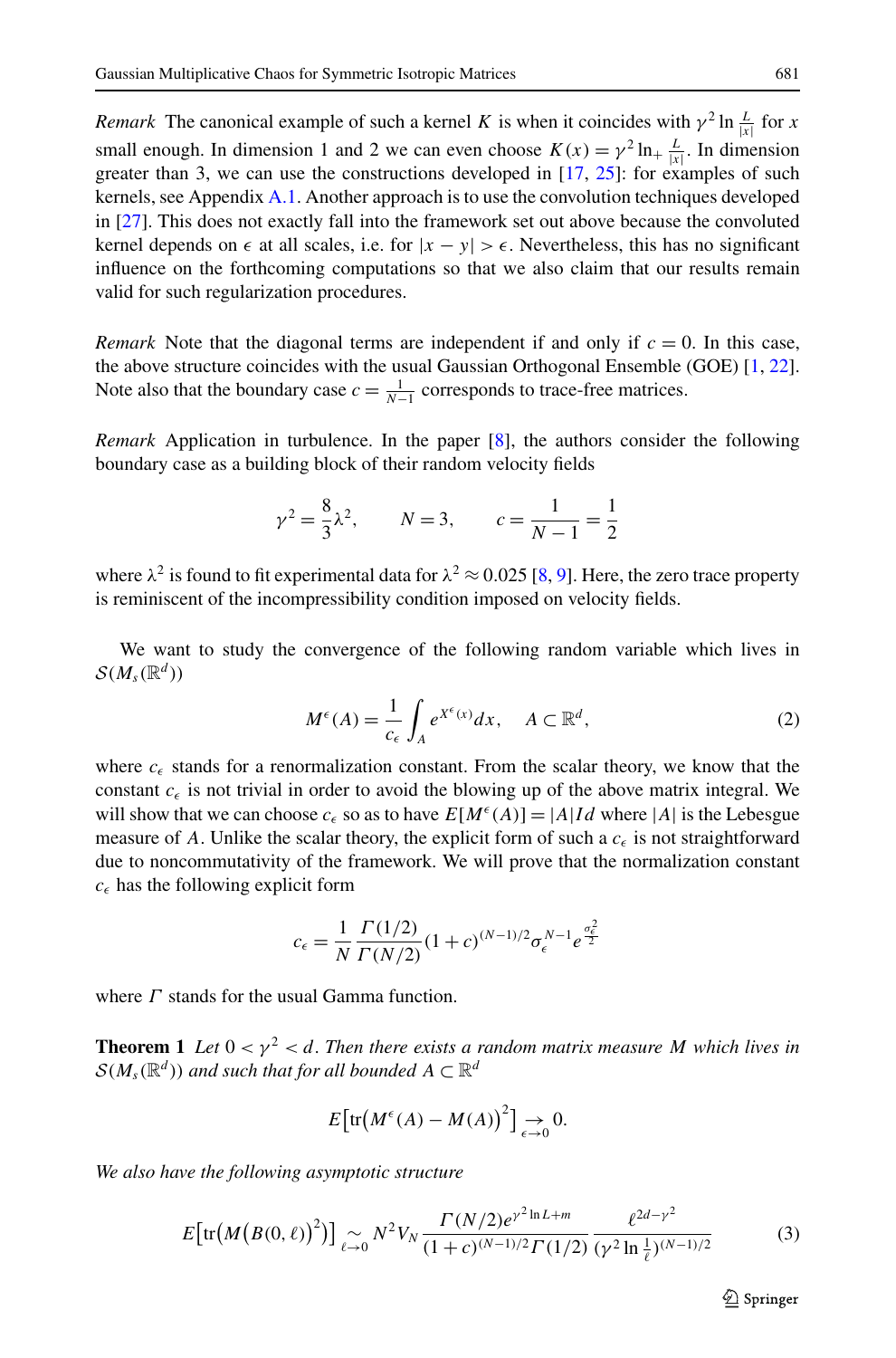*with*  $V_N = \int_{|v|, |u| \leqslant 1} \frac{du dv}{|v - u|^{\gamma}}$  $\frac{dudv}{|v-u|^{\gamma^2}}$ . *Furthermore*, *we get the following limit for every integer*  $k \geq 2$ *such that*  $k < \frac{2d}{\gamma^2}$ 

<span id="page-4-1"></span>
$$
\frac{\ln E[\text{tr}(M(B(0,\ell))^k)]}{\ln \ell} \underset{\ell \to 0}{\to} \zeta(k) \tag{4}
$$

 $where \zeta(k) = (d + \frac{\gamma^2}{2})k - \frac{\gamma^2}{2}k^2.$ 

Note that it would be interesting to prove that this matrix-valued Gaussian multiplicative chaos admits a phase transition as in the scalar case, which is likely to occur at  $\gamma^2 = 2d$ .

**Conjecture 2** *Let*  $0 < \gamma^2 < d$ . The power law spectrum of M is given by the following *expression: for all*  $q \in ]0, \frac{2d}{\gamma^2}[, \forall \ell \in (0, 1],$ 

$$
E\big[\mathrm{tr}\big(M\big(B(0,\ell)\big)^q\big)\big] \simeq C_q \ell^{\zeta(q)}(-\ln \ell)^{\frac{(q-1)(1-N)}{2}},
$$

*where*  $C_q > 0$  *is a constant and the structure exponent is given by* 

$$
\zeta(q) = \left(d + \frac{\gamma^2}{2}\right)q - \frac{\gamma^2}{2}q^2.
$$

*We give in the [Appendix](#page-20-0) a heuristic derivation of the above equivalent*. *If this conjecture is true*, *this would show that noncommutativity yields an extra log factor in the power-law spectrum of M*.

*Remark* Note that one can define a notion of "metric" (actually a measure) through the quantity

$$
A \in \mathcal{B}(\mathbb{R}^d) \mapsto \text{tr}\,M(A).
$$

<span id="page-4-0"></span>Therefore we can define the notion of Hausdorff dimension associated to this "metric" (see [[5,](#page-25-7) [13,](#page-25-8) [24\]](#page-25-9)). It would be interesting to prove a corresponding KPZ formula and relate it with a KPZ framework.

## **3 Proofs of the** *N***-Dimensional Case**

Let us first mention that several results about isotropic matrices and related computations are gathered in the [Appendix](#page-20-0) and will be used throughout this section.

3.1 Joint Law of the Eigenvalues of Gaussian Isotropic Matrices

We consider a symmetric random matrix  $X = (X_{i,j})_{1 \leq i,j \leq N}$  made up of centered Gaussian variables with the following covariance structure: the off-diagonal terms  $(X_{i,j})_{i \leq j}$  are i.i.d. with variance  $\sigma^2$ . The diagonal term  $(X_{1,1},...,X_{N,N})$  is independent from the off-diagonal and it has the following covariance structure

$$
K_N = (E[X_{i,i}X_{j,j}])_{1 \le i,j \le N} = (1+c)\sigma_d^2 I_N - c\sigma_d^2 P_N
$$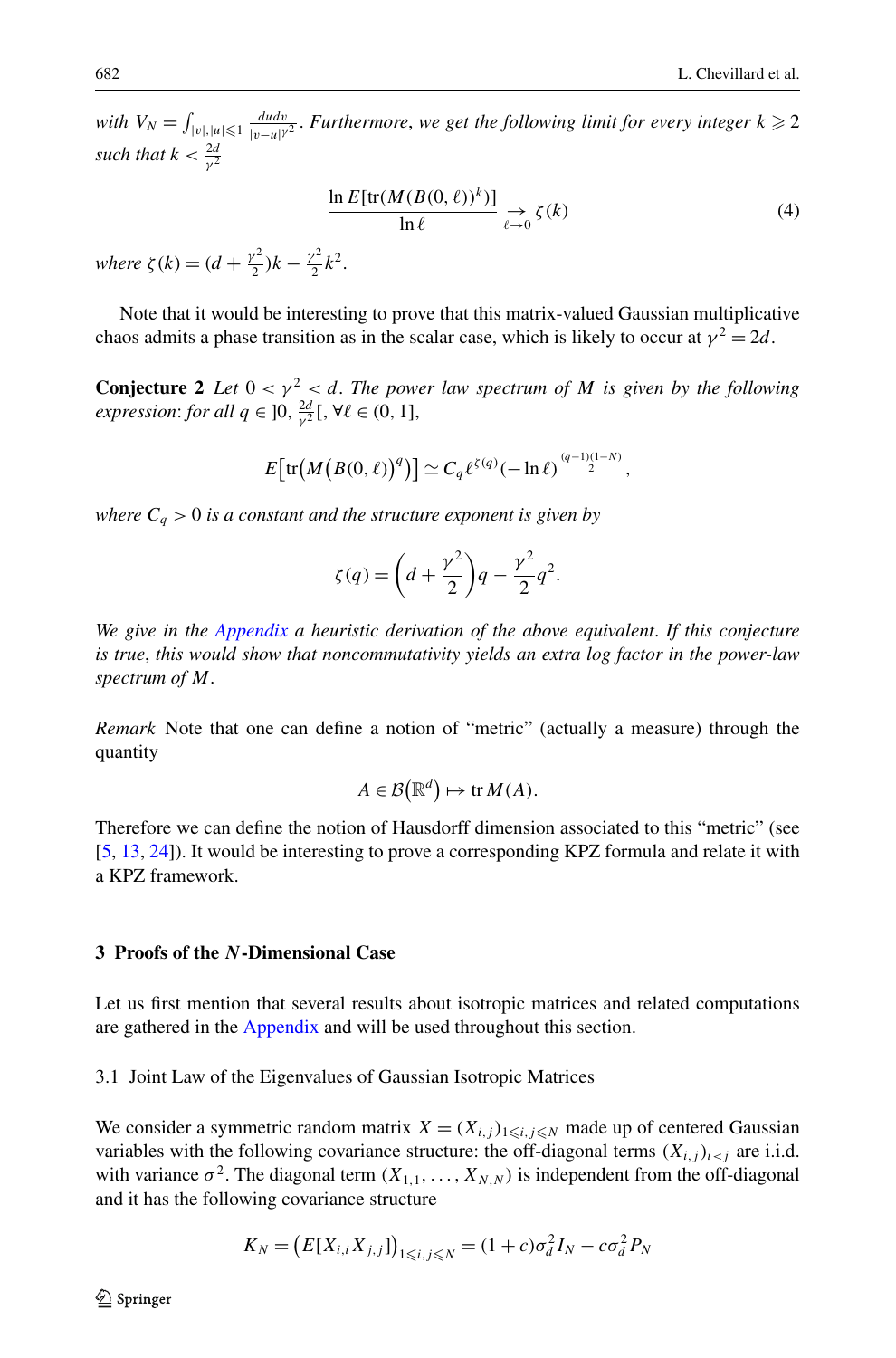where  $I_N$  is the identity matrix,  $P_N = (1)_{i,j}$  and  $c \in ]-1, \frac{1}{N-1}[$ . By noting that  $P_N^2 = NP_N$ , we get the following inverse for *K* if  $c \neq \frac{1}{N-1}$ 

$$
K_N^{-1} = \frac{1}{\sigma_d^2 (1+c)} I_N + \frac{c}{\sigma_d^2 (1+c)} \frac{1}{(1+c(1-N))} P_N
$$

The density of the random matrix, with respect to the Lebesgue measure  $(dx_{i,j})_{i \leq j}$ , is therefore given by

$$
f\left((x_{i,j})_{i\leq j}\right)=\frac{1}{Z_N}e^{-\frac{1}{2\sigma_d^2(1+c)}\sum_{i=1}^N x_{i,i}^2-\frac{c}{2\sigma_d^2(1+c)}\frac{1}{(1+c(1-N))}(\sum_{i=1}^N x_{i,i})^2-\frac{1}{2\sigma^2}\sum_{i\leq j}x_{i,j}^2}
$$

where

$$
Z_N = (2\pi)^{N(N+1)/4} \sigma_d^N \sigma^{N(N-1)/2} (1+c)^{(N-1)/2} \sqrt{1-(N-1)c}
$$

is a normalization constant.

Therefore if we have the following condition

<span id="page-5-3"></span><span id="page-5-2"></span><span id="page-5-1"></span><span id="page-5-0"></span>
$$
\sigma_d^2(1+c) = 2\sigma^2,\tag{5}
$$

as we have required in Sect. [2,](#page-1-0) we can rewrite the above density in the following matrix form

$$
f(X) = \frac{1}{Z_N} e^{-\frac{c}{2\sigma_d^2 (1+c)} \frac{1}{(1+c(1-N))} (\text{tr } X)^2 - \frac{1}{2\sigma_d^2 (1+c)}} \text{tr } X^2}
$$
(6)

with  $Z_N = 2^{N/2} \pi^{N(N+1)/4} \sigma_d^{N(N+1)/2} (1+c)^{(N-1)(N+2)/4} \sqrt{1+c(1-N)}$ . This shows that the matrix is isotropic, namely that for any real orthogonal matrix *O*, the matrices *X* and *OX<sup>t</sup> O* have the same probability law. Therefore by applying [[1,](#page-24-2) Proposition 4.1.1, page 188], we get the density of the unordered eigenvalues

$$
f((\lambda_i)_{1\leq i\leq N}) = \frac{1}{\bar{Z}_N}e^{-\alpha(\sum_{i=1}^N\lambda_i)^2 - \frac{1}{2\sigma_d^2(1+c)}\sum_{i=1}^N\lambda_i^2}\prod_{i < j}|\lambda_j - \lambda_i|,\tag{7}
$$

where  $\alpha = \frac{c}{2\sigma_d^2(1+c)}$  $\frac{1}{(1+c(1-N))}$  and  $\bar{Z}_N = 2^{N(N-1)/4} \frac{\rho(U_1(\mathbb{R}))^N N!}{\rho(U_N(\mathbb{R}))} Z_N$  (notations of [\[1\]](#page-24-2)). We remind that  $\rho(U_N(\mathbb{R})) = 2^{N/2} (2\pi)^{N(N+1)/4} \prod_{k=1}^N \frac{1}{\Gamma(k/2)}$  (see [\[1](#page-24-2), page 198]) and thus

$$
\bar{Z}_N = N!(2\pi)^{N/2} \left( \prod_{k=1}^N \frac{\Gamma(k/2)}{\Gamma(1/2)} \right) \sigma_d^{N(N+1)/2} (1+c)^{(N-1)(N+2)/4} \sqrt{1+c(1-N)}.
$$
 (8)

The isotropic condition (Eq. [\(5](#page-5-0))) ensures also that the collection of eigenvectors  $(v_i)_{1 \leq i \leq N}$ is independent of the eigenvalues  $(\lambda_i)_{1 \leq i \leq N}$ , and they are distributed uniformly on the unit sphere according to the Haar measure [\[1,](#page-24-2) Corollary 2.5.4, page 53].

3.2 Computations of the Renormalization

We consider here isotropic symmetric matrices  $X^{\epsilon}(x) = (X^{\epsilon}_{i,j}(x))_{1 \le i,j \le N}$  as defined in Sect. [2](#page-1-0) and compute the renormalization of order 1, i.e. the constant  $c_{\epsilon}$  such that

$$
E\big[e^{X^{\epsilon}(x)}\big] = c_{\epsilon} I_N = \frac{E[\text{tr} e^{X^{\epsilon}(x)}]}{N} I_N.
$$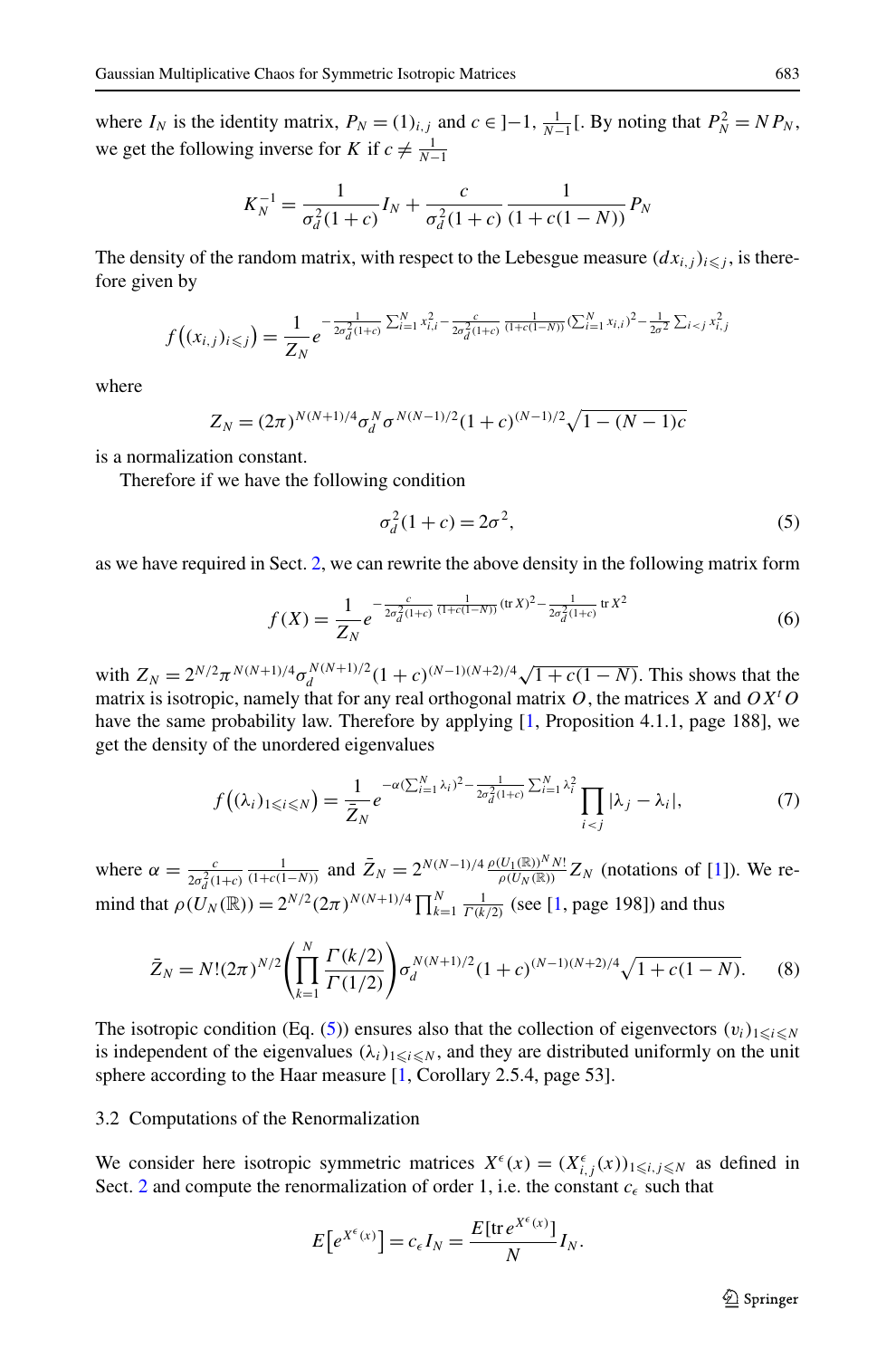The isotropic nature of the matrices ensures the proportionality of the former expectation to the identity matrix  $I_N$ . We want more precisely an equivalent of  $c_{\epsilon}$  as  $\epsilon \to 0$ . We have

$$
c_{\epsilon} = \frac{1}{\bar{Z}_N} \int_{\mathbb{R}^N} e^{\lambda_1} e^{-\alpha_{\epsilon} (\sum_{i=1}^N \lambda_i)^2 - \frac{1}{2\sigma_{\epsilon}^2 (1+c)} \sum_{i=1}^N \lambda_i^2} \prod_{i < j} |\lambda_j - \lambda_i| d\lambda_1 \cdots d\lambda_N,
$$

where  $\alpha_{\epsilon} = \frac{c}{2\sigma_{\epsilon}^2(1+c)} \frac{1}{(1+c(1-N))}$  and the normalization constant  $\bar{Z}_N$  is given by Eq. ([8\)](#page-5-1) with  $\sigma_d^2 = \sigma_{\epsilon}^2 = \gamma^2 (\ln \frac{L}{\epsilon} + 1).$ 

We set  $u_i = \frac{\lambda_i}{\sigma_{\epsilon}}$  and therefore we get

$$
c_{\epsilon}=\frac{\sigma_{\epsilon}^{N(N+1)/2}}{\bar{Z}_N}\int_{\mathbb{R}^N}e^{\sigma_{\epsilon}u_1}e^{-\alpha(\sum_{i=1}^N u_i)^2-\frac{1}{2(1+c)}\sum_{i=1}^N u_i^2}\prod_{i
$$

where  $\alpha = \frac{c}{2(1+c)} \frac{1}{(1+c(1-N))}$ . We thus introduce

$$
\varphi(u_1, ..., u_N) = \sigma_{\epsilon} u_1 - \alpha \left( \sum_{i=1}^N u_i \right)^2 - \frac{1}{2(1+c)} \sum_{i=1}^N u_i^2
$$

The function  $\varphi$  is maximal for  $u_1 = S_\epsilon (1 + 2\alpha(1 + c)(N - 1))$ ,  $i \geq 2$ :  $u_i = -2\alpha S_\epsilon (1 + c)$ with  $S_{\epsilon} = \frac{\sigma_{\epsilon}}{\frac{1}{1+c} + 2\alpha N}$ . We thus set  $u_1 = v_1 + S_{\epsilon}(1 + 2\alpha(1 + c)(N - 1))$ ,  $i \ge 2$ :  $u_i = v_i$  $2\alpha S_{\epsilon}(1+c)$  to get

$$
c_{\epsilon} = \frac{\sigma_{\epsilon}^{N(N+1)/2} e^{\frac{\sigma_{\epsilon}^2}{2}}}{\bar{Z}_N} \int_{\mathbb{R}^N} e^{-\alpha (\sum_{i=1}^N v_i)^2 - \frac{1}{2(1+\epsilon)} \sum_{i=1}^N v_i^2} \prod_{2 \leq i} |v_1 - v_i + (1+c)\sigma_{\epsilon}|
$$
  
\$\times \prod\_{2 \leq i < j} |v\_j - v\_i| dv\_1 \cdots dv\_N\$.

Therefore, we get the following equivalent by using the Laplace method

$$
c_{\epsilon} \underset{\epsilon \to 0}{\sim} \frac{\sigma_{\epsilon}^{N(N+1)/2} (1+c)^{N-1} \sigma_{\epsilon}^{N-1} e^{\frac{\sigma_{\epsilon}^2}{2}}}{\bar{Z}_N} \int_{\mathbb{R}^N} e^{-\alpha (\sum_{i=1}^N v_i)^2 - \frac{1}{2(1+c)} \sum_{i=1}^N v_i^2} \prod_{\substack{2 \leq i < j}} |v_j - v_i| dv_1 \cdots dv_N
$$

By using Eq. ([26\)](#page-24-3) in the [Appendix](#page-20-0), this leads finally to the following equivalent as  $\epsilon \to 0$ 

<span id="page-6-1"></span><span id="page-6-0"></span>
$$
c_{\epsilon} \underset{\epsilon \to 0}{\sim} \frac{1}{N} \frac{\Gamma(1/2)}{\Gamma(N/2)} (1+c)^{(N-1)/2} \sigma_{\epsilon}^{N-1} e^{\frac{\sigma_{\epsilon}^2}{2}}.
$$
 (9)

## 3.3 Computation of the Moment of Order 2

In order to study the convergence, for  $\epsilon \to 0$ , of the Gaussian chaos  $M^{\epsilon}(A)$  (Eq. [\(2\)](#page-3-0)), we need to consider first the second-order moment  $E(M^{\epsilon}(A)^2) = \frac{1}{c_{\epsilon}^2} \int_{A \times A} E(e^{X^{\epsilon}(x)} e^{X^{\epsilon}(y)}) dx dy$ , that involves the following quantity

$$
E\big(e^{X^{\epsilon}(x)}e^{X^{\epsilon}(y)}\big) = \frac{1}{N}E\big[\text{tr}\big(e^{X^{\epsilon}(x)}e^{X^{\epsilon}(y)}\big)\big]I_N. \tag{10}
$$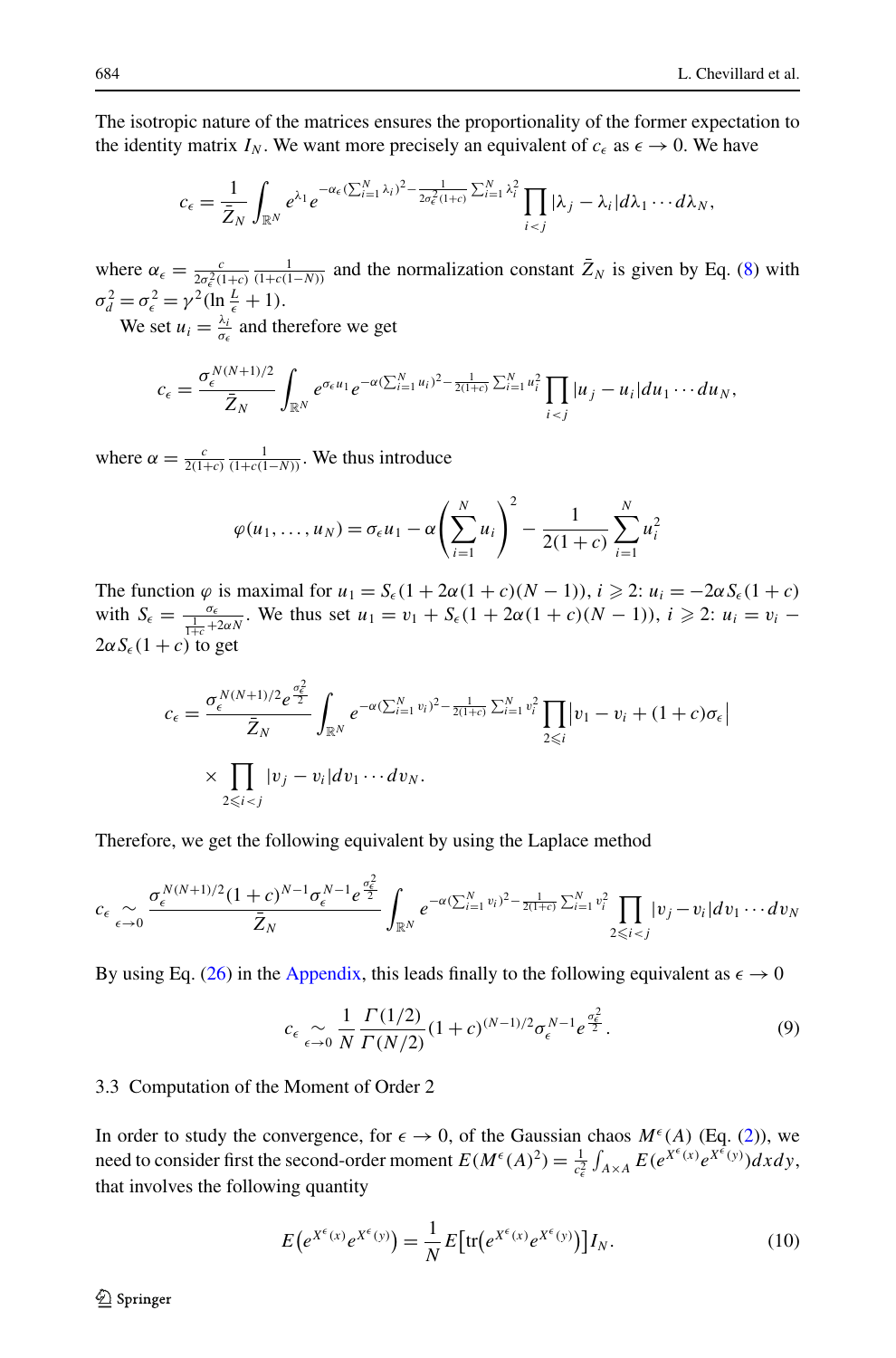We will show that  $E(M^{\epsilon}(A)^2)$  converges to a limit as  $\epsilon \to 0$ . Similarly, one can also prove that the sequence  $(M^{\epsilon}(A))_{\epsilon>0}$  is a  $L^2$  Cauchy sequence. Indeed, if  $\epsilon, \epsilon' > 0$  are two positive real numbers, we can write:

$$
E\big[\mathrm{tr}\big(\big(M^{\epsilon}(A) - M^{\epsilon'}(A)\big)^{2}\big)\big] = E\big[\mathrm{tr}\big(M^{\epsilon}(A)\big)^{2}\big] + E\big[\mathrm{tr}\big(M^{\epsilon'}(A)\big)^{2}\big] - 2E\big[\mathrm{tr}\big(M^{\epsilon}(A)M^{\epsilon'}(A)\big)\big].
$$

We can then conclude along the same lines as below that  $E[\text{tr}(M^{\epsilon}(A))^2]$  and  $E[tr(M^{\epsilon}(A)M^{\epsilon'}(A))]$  converge to the same limit as  $\epsilon, \epsilon'$  go to 0.

Again, the proportionality to the identity matrix in ([10](#page-6-0)) comes from the isotropic character of matrices and we will see moreover that, because the so-defined field of matrices is homogeneous, the former quantity will depend only on  $|x - y|$ . The purpose of this section is to compute this quantity. We will restrict to the case  $|y - x| > \epsilon$  as the case  $|y - x| \le \epsilon$ , once integrated, leads to vanishing terms in the limit  $\epsilon \to 0$ . It requires first the derivation of the joint density of the two matrices  $X^{\epsilon}(x)$  and  $X^{\epsilon}(y)$ . We will see indeed that the quantity will depend only on  $|x - y|$ . We will also notice that, contrary to the one-point density (Eq. [\(6](#page-5-2))) from which it can be shown that eigenvectors and eigenvalues are independent, eigenvalues at point *x* are not only correlated to eigenvalues at point *y*, but also with eigenvectors at point *y*. This intricate correlation structure is reminiscent of the noncommutative nature of this field of matrices and is encoded in the so-called Harish-Chandra-Itzykson-Zuber integral over the orthogonal group, or angular-matrix integral, and its related moments. This is an active field of research in random matrix theory and up to now, no explicit formula are known in dimension  $N \geq 3$  (see for instance [\[6](#page-25-19), [7](#page-25-20), [10\]](#page-25-21) and references therein). Nonetheless, we will succeed to get an explicit result in the asymptotic limit  $\epsilon \to 0$ .

### *3.3.1 Joint Density of Two Isotropic Matrices*

We consider here two isotropic symmetric matrices  $X^{\epsilon}(x) = (X^{\epsilon}_{i,j}(x))_{1 \le i,j \le N}$  and  $X^{\epsilon}(y) =$  $(X^{\epsilon}_{i,j}(y))_{1 \leq i,j \leq N}$  as defined in Sect. [2.](#page-1-0) We recall that matrix components are logarithmically correlated over space. We note  $x_{i,j} = X_{i,j}^{\epsilon}(x)$  and  $y_{i,j} = X_{i,j}^{\epsilon}(y)$ , and in matrix form  $X =$  $X^{\epsilon}(x)$  and  $Y = X^{\epsilon}(y)$ .

Let us first consider the diagonal terms

$$
(x_{1,1},\ldots,x_{N,N},y_{1,1},\ldots,y_{N,N}).
$$

The covariance structure  $K_{2N}$  of these elements is given by

$$
K_{2N} = \begin{pmatrix} \sigma_{\epsilon}^2 A_N & \sigma_{|y-x|}^2 A_N \\ \sigma_{|y-x|}^2 A_N & \sigma_{\epsilon}^2 A_N \end{pmatrix},
$$

where  $A_N = (1 + c)I_N - cP_N$  and we recall that  $\sigma_{\epsilon}^2 = \gamma^2 (\ln \frac{L}{\epsilon} + 1)$  and  $\sigma_{|x-y|}^2 = \gamma^2 \ln \frac{L}{|x-y|}$ . We know that the inverse of  $K_{2N}$  is given by

$$
K_{2N}^{-1} = \frac{1}{\sigma_{\epsilon}^4 - \sigma_{|y-x|}^4} \begin{pmatrix} \sigma_{\epsilon}^2 A_N^{-1} & -\sigma_{|y-x|}^2 A_N^{-1} \\ -\sigma_{|y-x|}^2 A_N^{-1} & \sigma_{\epsilon}^2 A_N^{-1} \end{pmatrix},
$$

where  $A_N^{-1} = \frac{1}{(1+c)} I_N + 2\alpha P_N$  with  $\alpha = \frac{c}{2(1+c)} \frac{1}{(1+c(1-N))}$  which leads to the following density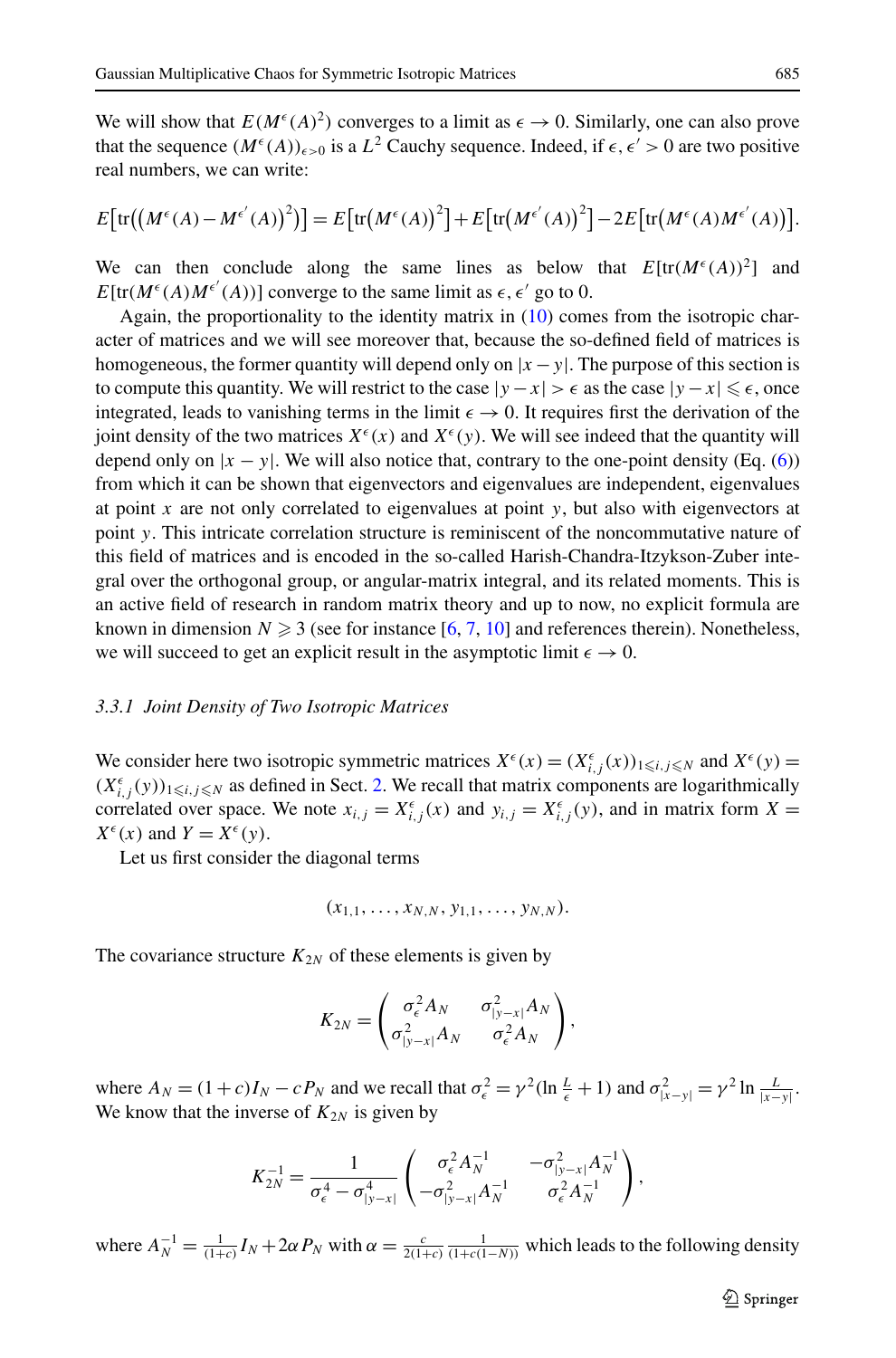$f((x_{i,i})_{1\leq i\leq N}; (y_{j,j})_{1\leq j\leq N})$  $= c_N e$  $-\frac{\sigma_{\epsilon}^2/(1+\epsilon)\sum_{i}x_{i,i}^2+2a\sigma_{\epsilon}^2(\sum_{i}x_{i,i})^2+\sigma_{\epsilon}^2/(1+\epsilon)\sum_{i}y_{i,i}^2+2a\sigma_{\epsilon}^2(\sum_{i}y_{i,i})^2-2\sigma_{|y-x|}^2/(1+\epsilon)\sum_{i}x_{i,i}y_{i,i}-4\sigma_{|y-x|}^2\alpha(\sum_{i}x_{i,i})(\sum_{i}y_{i,i})^2}{2\sigma_{\epsilon}^4+\sigma_{\epsilon}^4}$  $2(\sigma_{\epsilon}^4 - \sigma_{|y-x|}^4)$ 

where  $c_N = \frac{1}{(2\pi)^N \sqrt{\det(K_{2N})}}$ . Now,  $\det(K_{2N}) = (\sigma_{\epsilon}^4 - \sigma_{|y-x|}^4)^N (1+c)^{2(N-1)} (1+c(1-N))^2$ and therefore  $c_N = \frac{1}{(2\pi)^N (\sigma_e^4 - \sigma_{|y-x|}^4)^{N/2} (1+c)^{(N-1)} (1+c(1-N))}$ . A similar procedure can be performed for the remaining  $N(N - 1)$  off-diagonal terms of the two matrices. The density of the couple  $(X = X^{\epsilon}(x), Y = X^{\epsilon}(y))$  is thus given by, in matrix form

$$
f(X,Y)
$$

<span id="page-8-0"></span>
$$
= \bar{c}_N e^{-\frac{\sigma_{\epsilon}^2}{2(1+c)(\sigma_{\epsilon}^4 - \sigma_{|y-x|}^4)}} (\operatorname{tr} X^2 + \operatorname{tr} Y^2) - \frac{\alpha \sigma_{\epsilon}^2}{(\sigma_{\epsilon}^4 - \sigma_{|y-x|}^4)} (\operatorname{tr} X)^2 + (\operatorname{tr} Y)^2) + \frac{\sigma_{|y-x|}^2}{(1+c)(\sigma_{\epsilon}^4 - \sigma_{|y-x|}^4)} \operatorname{tr} XY + \frac{2\alpha \sigma_{|y-x|}^2}{\sigma_{\epsilon}^4 - \sigma_{|y-x|}^4} \operatorname{tr} X \operatorname{tr} Y
$$
\n(11)

where  $\bar{c}_N = c_N \frac{1}{\pi^{N(N-1)/2} (1+c)^{N(N-1)/2} (\sigma_\epsilon^4 - \sigma_{|y-x|}^4)^{N(N-1)/4}}$ . We can see in the expression of the joint density of the two matrices *X* and  $\overline{Y}$  (Eq. ([11](#page-8-0))) two different contributions. The first one, with terms of the form tr  $X^2$  + tr  $Y^2$  and  $(\text{tr }X)^2$  +  $(\text{tr }Y)^2$ , relates the density of two symmetric isotropic matrices as if they were independent. The second contribution relates an interaction term coming from the logarithmic correlation of the components. Indeed, the former vanishes if the matrices are independent, i.e.  $\sigma_{|y-x|}^2 = 0$ .

At this stage, it is convenient to introduce two i.i.d. random matrices  $M = (M_{i,j})$  and  $M' = (M'_{i,j})$ . These random matrices are taken to be living in the Gaussian Orthogonal Ensemble (GOE), namely they are symmetric and isotropic with independent components with the following distribution: the components  $(M_{i,j})_{i \leq j}$  are independent centered Gaussian variables with the following variances

$$
E\big[M_{i,j}^2\big] = \frac{(1+c)(\sigma_{\epsilon}^4 - \sigma_{|y-x|}^4)}{2\sigma_{\epsilon}^2}, \quad i < j; \qquad E\big[M_{i,i}^2\big] = \frac{(1+c)(\sigma_{\epsilon}^4 - \sigma_{|y-x|}^4)}{\sigma_{\epsilon}^2}.
$$

With this, we get the following expression for  $E[F(X(x), X(y))]$ , where *F* is any functional of the two matrices  $X(x)$  and  $\overline{X(y)}$ 

$$
E[F(X(x), X(y))]
$$
  
=  $\frac{1}{Z}E[F(M, M')e^{-\frac{\alpha\sigma_c^2}{(\sigma_c^4 - \sigma_{|y-x|}^4)}((\text{tr }M)^2 + (\text{tr }M')^2) + \frac{\sigma_{|y-x|}^2}{(1+c)(\sigma_c^4 - \sigma_{|y-x|}^4)}\text{tr }M M' + \frac{2\alpha\sigma_{|y-x|}^2}{\sigma_c^4 - \sigma_{|y-x|}^4}\text{tr }M \text{tr }M'}$ 

where

<span id="page-8-1"></span>
$$
Z = E\left[e^{-\frac{\alpha\sigma_{\epsilon}^2}{(\sigma_{\epsilon}^4 - \sigma_{|y-x|}^4)}((\text{tr}\,M)^2 + (\text{tr}\,M')^2) + \frac{\sigma_{|y-x|}^2}{(1+c)(\sigma_{\epsilon}^4 - \sigma_{|y-x|}^4)}\,\text{tr}\,M M' + \frac{2\alpha\sigma_{|y-x|}^2}{\sigma_{\epsilon}^4 - \sigma_{|y-x|}^4}\,\text{tr}\,M\,\text{tr}\,M'\right].\tag{12}
$$

By using classical theorems about isotropic matrices (see [[1](#page-24-2)]), we know that  $M =$  $OD(\lambda)^t$  *O*,  $M' = O'D(\lambda')$ <sup>t</sup> *O'* where *O* (resp. *O'*) is uniformly distributed on the orthogonal group of  $\mathbb{R}^N$  and is independent of the diagonal matrix  $D(\lambda)$  (resp.  $D(\lambda')$ ) the diagonal entries of which are the eigenvalues of *M* (resp. *M'*).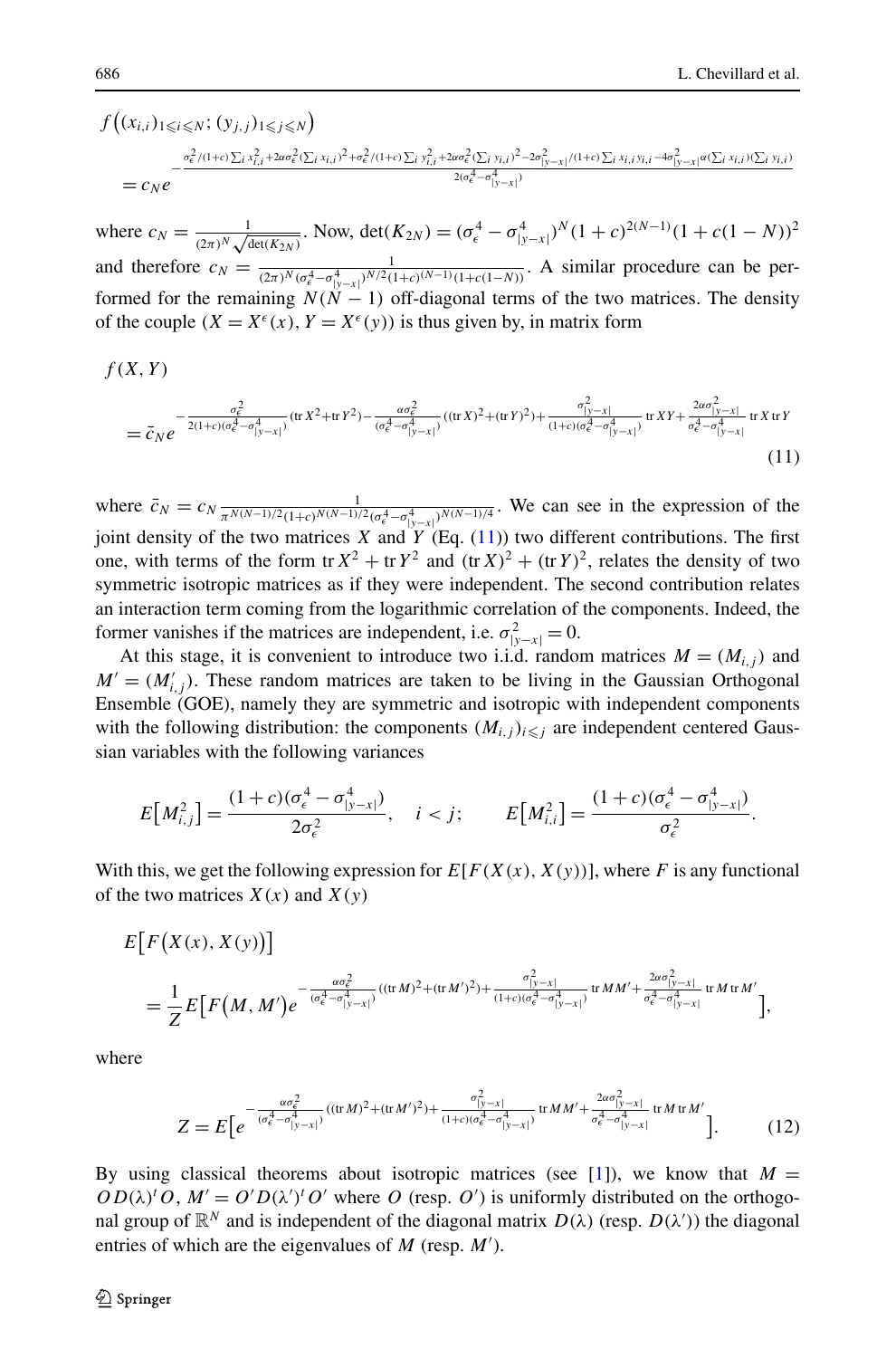## *3.3.2 Joint Density of Eigenvalues of Two Correlated Isotropic Matrices*

We are interested here in computing the renormalization constant *Z* (Eq. [\(12\)](#page-8-1)). To do so, we diagonalize the matrices  $M$  and  $M'$ , and perform an integration over the remaining degrees of freedom left by the eigenvectors (see  $[6]$  for instance). We define the eigenvalues of *M* as  $\lambda = (\lambda_1, \ldots, \lambda_N) \in \mathbb{R}^d$  and we denote the Vandermonde determinant by  $\Delta(\lambda) = \prod_{1 \leq i < j \leq N} |\lambda_i - \lambda_j|$ . We get

$$
Z = \frac{1}{R_N^{\epsilon}} \int_{\mathbb{R}^N \times \mathbb{R}^N} |\Delta(\lambda)| |\Delta(\lambda')| e^{-\frac{\sigma_{\epsilon}^2}{2(1+c)(\sigma_{\epsilon}^4 - \sigma_{|y-x|}^4)} \sum_{i=1}^N \lambda_i^2 - \frac{\sigma_{\epsilon}^2}{2(1+c)(\sigma_{\epsilon}^4 - \sigma_{|y-x|}^4)} \sum_{i=1}^N \lambda_i'^2}
$$

$$
\times e^{-\frac{\alpha \sigma_{\epsilon}^2}{(\sigma_{\epsilon}^4 - \sigma_{|y-x|}^4)} ((\sum_{i=1}^N \lambda_i)^2 + (\sum_{i=1}^N \lambda_i')^2) + \frac{2\alpha \sigma_{|y-x|}^2}{\sigma_{\epsilon}^4 - \sigma_{|y-x|}^4} (\sum_{i=1}^N \lambda_i)(\sum_{i=1}^N \lambda_i')}
$$
 $J(D(\lambda), D(\lambda')) d\lambda d\lambda',$ 

where  $R_N^{\epsilon}$  is a renormalization constant such that

$$
\frac{1}{R_N^{\epsilon}}\int_{\mathbb{R}^N\times\mathbb{R}^N}\big|\Delta(\lambda)\big|\big|\Delta\big(\lambda'\big)\big|e^{-\frac{\sigma_{\epsilon}^2}{2(1+c)(\sigma_{\epsilon}^4-\sigma_{|y-x|}^4)}}\sum_{i=1}^N\lambda_i^2-\frac{\sigma_{\epsilon}^2}{2(1+c)(\sigma_{\epsilon}^4-\sigma_{|y-x|}^4)}\sum_{i=1}^N\lambda_i\lambda_i^2}d\lambda d\lambda'=1,
$$

and  $J$  is the following Harish-Chandra-Itzykson-Zuber integral  $[6, 7, 10]$  $[6, 7, 10]$  $[6, 7, 10]$  $[6, 7, 10]$  $[6, 7, 10]$  $[6, 7, 10]$ , also called matrix angular integral (*dO* stands for the Haar measure on  $O_N(\mathbb{R})$ )

$$
J(D(\lambda), D(\lambda')) = \int_{O_N(\mathbb{R})} e^{\frac{\sigma_{|y-x|}^2}{(1+c)(\sigma_e^4 - \sigma_{|y-x|}^4)} tr D(\lambda) OD(\lambda')O^{-1}} dO,
$$

obtained while integrating over the eigenvectors that enter in the term tr  $MM'$  of Eq. ([12](#page-8-1)). We make the change of variables  $u_i = \frac{\sigma_{\epsilon}}{\sqrt{\sigma_{\epsilon}^4 - \sigma_{|y-x|}^4}} \lambda_i$ ,  $u'_i = \frac{\sigma_{\epsilon}}{\sqrt{\sigma_{\epsilon}^4 - \sigma_{|y-x|}^4}} \lambda'_i$  (set  $\gamma_{\epsilon} = \frac{\sqrt{\sigma_{\epsilon}^4 - \sigma_{|y-x|}^4}}{\sigma_{\epsilon}}$ ) and get:

$$
Z = \frac{\gamma_{\epsilon}^{N(N+1)}}{R_N^{\epsilon}} \int_{\mathbb{R}^N \times \mathbb{R}^N} |\Delta(u)| |\Delta(u')| e^{-\frac{1}{2(1+c)} \sum_{i=1}^N u_i^2 - \frac{1}{2(1+c)} \sum_{i=1}^N u_i'^2}
$$
  
 
$$
\times e^{-\alpha((\sum_{i=1}^N u_i)^2 + (\sum_{i=1}^N u_i')^2) + \frac{2\alpha \sigma_{|y-x|}^2}{\sigma_{\epsilon}^2} (\sum_{i=1}^N u_i)(\sum_{i=1}^N u_i') \mathcal{T}(D(u), D(u')) du du',
$$

where we have set

$$
\overline{J}(D(u), D(u')) = \int_{O_N(\mathbb{R})} e^{\frac{1}{1+c} \frac{\sigma_{|y-x|}^2}{\sigma_e^2} \sum_{i,j=1}^N u_i u_j' |\partial_{i,j}|^2} dO.
$$

Therefore, since  $\overline{J}(D(u), D(u'))$  converges pointwise towards 1 as  $\epsilon \to 0$ , we can use the Lebesgue dominated convergence theorem to get the following equivalent as  $\epsilon \to 0$ 

$$
Z \underset{\epsilon \to 0}{\sim} \frac{\gamma_{\epsilon}^{N(N+1)}}{R_N^{\epsilon}} \int_{\mathbb{R}^N \times \mathbb{R}^N} \left| \Delta(u) \right| \left| \Delta(u') \right| e^{-\frac{1}{2(1+\epsilon)} \sum_{i=1}^N u_i^2 - \frac{1}{2(1+\epsilon)} \sum_{i=1}^N u_i'^2}
$$
  
 
$$
\times e^{-\alpha((\sum_{i=1}^N u_i)^2 + (\sum_{i=1}^N u_i')^2)} dudu',
$$

that is straightforward to compute (see the [Appendix](#page-20-0)).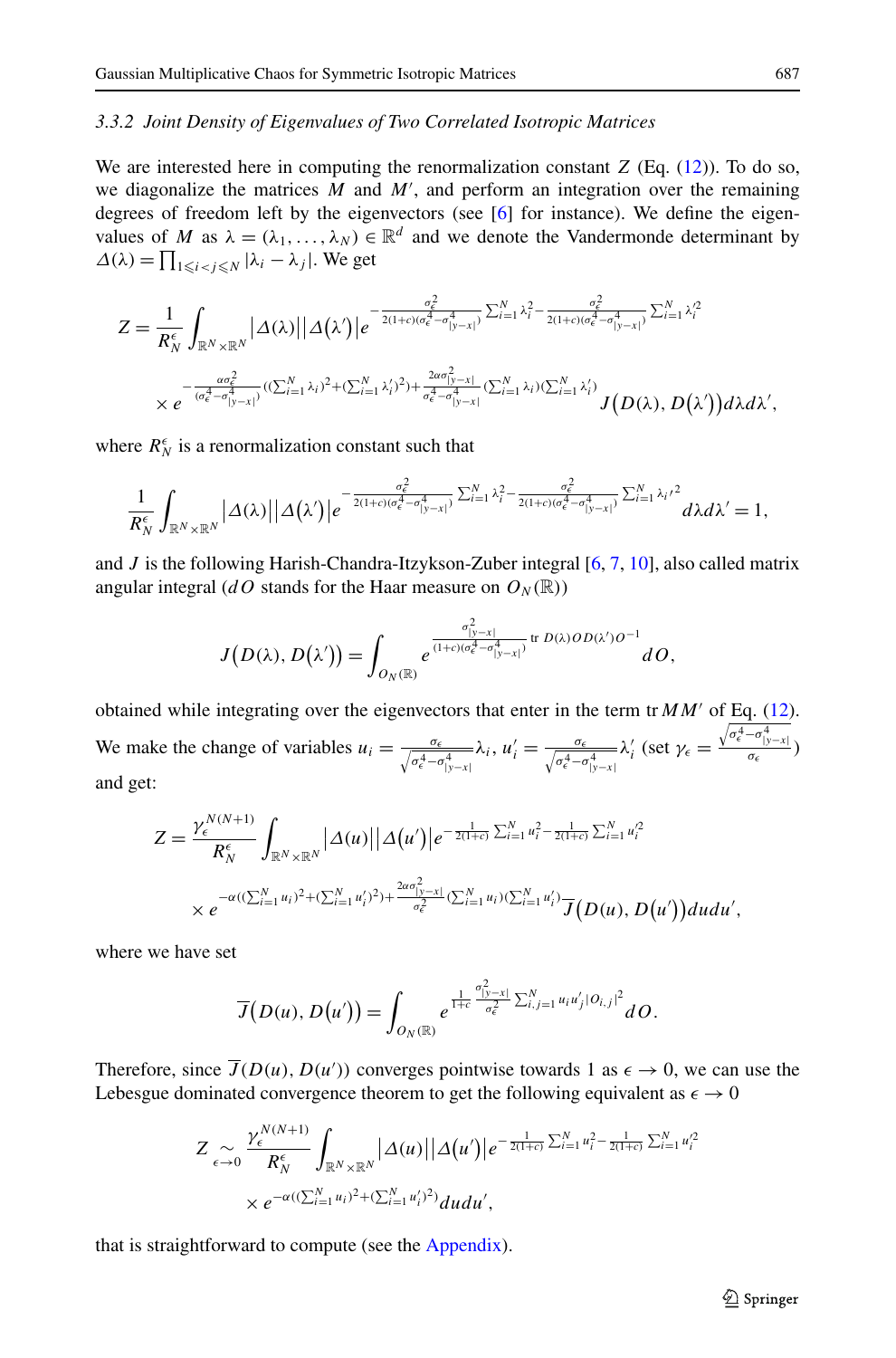#### *3.3.3 Two-Points Correlation Structure of the Matrix Chaos*

We want to get an equivalent as  $\epsilon \to 0$  of the quantity given in Eq. [\(10\)](#page-6-0). To do so, we consider the following quantity

$$
\bar{Z} = E \big[ \text{tr} \big( e^M e^{M'} \big) e^{-\frac{\alpha \sigma_{\epsilon}^2}{(\sigma_{\epsilon}^4 - \sigma_{|y-x|}^4)} ((\text{tr} \, M)^2 + (\text{tr} \, M')^2) + \frac{\sigma_{|y-x|}^2}{(1+c)(\sigma_{\epsilon}^4 - \sigma_{|y-x|}^4)} \text{tr} \, M M' + \frac{2\alpha \sigma_{|y-x|}^2}{\sigma_{\epsilon}^4 - \sigma_{|y-x|}^4} \text{tr} \, M \, \text{tr} \, M' \big] .
$$

In the same spirit as formerly, we diagonalize the matrices  $M$  and  $M'$  and perform the integration over the eigenvectors. We get

$$
\bar{Z} = \frac{1}{R_N^{\epsilon}} \int_{\mathbb{R}^N \times \mathbb{R}^N} |\Delta(\lambda)| |\Delta(\lambda')| e^{-\frac{\sigma_{\epsilon}^2}{2(1+\epsilon)(\sigma_{\epsilon}^4 - \sigma_{|y-x|}^4)} \sum_{i=1}^N \lambda_i^2 - \frac{\sigma_{\epsilon}^2}{2(1+\epsilon)(\sigma_{\epsilon}^4 - \sigma_{|y-x|}^4)} \sum_{i=1}^N \lambda_i'^2}
$$
\n
$$
\times e^{-\frac{a\sigma_{\epsilon}^2}{(\sigma_{\epsilon}^4 - \sigma_{|y-x|}^4)} ((\sum_{i=1}^N \lambda_i)^2 + (\sum_{i=1}^N \lambda_i')^2) + \frac{2\sigma_{|y-x|}^2}{\sigma_{\epsilon}^4 - \sigma_{|y-x|}^4} (\sum_{i=1}^N \lambda_i)(\sum_{i=1}^N \lambda_i')}{I(D(\lambda), D(\lambda'))} d\lambda d\lambda',
$$

where *I* is the following moment of the angular integral

$$
I(D(\lambda), D(\lambda')) = \int_{O_N(\mathbb{R})} tr(e^{D(\lambda)} O e^{D(\lambda')} O^{-1}) e^{\frac{\sigma_{|y-x|}^2}{(1+c)(\sigma_e^4 - \sigma_{|y-x|}^4)} tr D(\lambda) O D(\lambda') O^{-1}} dO.
$$

We make again the change of variables  $u_i = \frac{\sigma_{\epsilon}}{\sqrt{\sigma_{\epsilon}^4 - \sigma_{|y-x|}^4}} \lambda_i$ ,  $u'_i = \frac{\sigma_{\epsilon}}{\sqrt{\sigma_{\epsilon}^4 - \sigma_{|y-x|}^4}} \lambda'_i$  (set  $\gamma_{\epsilon} =$  $\frac{\sqrt{\sigma_{\epsilon}^4-\sigma_{|y-x|}^4}}{\sigma_{\epsilon}}$  $\bar{Z} = \sum_{k=1}^{N} \frac{\gamma_{\epsilon}^{N(N+1)}}{R_{\epsilon}^{N(N+1)}}$  $\overline{1}$  $\int_{\mathbb{R}^N\times\mathbb{R}^N}|\Delta(u)|\big|\Delta(u')\big|e^{-\frac{1}{2(1+c)}\sum_{k=1}^N u_k^2-\frac{1}{2(1+c)}\sum_{k=1}^N u_k'^2}$ 

$$
\sum_{i,j=1}^{\ell} R_N^{\epsilon} \int_{\mathbb{R}^N \times \mathbb{R}^N} |\Delta(w)| |\Delta(w)|^{\epsilon} \leq C
$$
\n
$$
\times e^{-\alpha((\sum_{k=1}^N u_k)^2 + (\sum_{k=1}^N u_k')^2) + \frac{2\alpha \sigma_{|y-x|}^2}{\sigma_{\epsilon}^2} (\sum_{k=1}^N u_k)(\sum_{k=1}^N u_k') \sum_{\ell \neq (u_i + u_j')} \overline{T}_{i,j} (D(u), D(u')) du du',
$$

where we have set

$$
\overline{I}_{i,j}(D(u),D(u')) = \int_{O_N(\mathbb{R})} |O_{i,j}|^2 e^{\frac{1}{1+c} \frac{\sigma_{1y-xl}^2}{\sigma_{\epsilon}^2} \sum_{k,k'=1}^N u_k u'_{k'} |O_{k,k'}|^2} dO,
$$

known as the Morozov moment [[6\]](#page-25-19). We make the following change of variables in the above integral:  $u_i = v_i + \gamma_{\epsilon}$ ,  $u_k = v_k - c\gamma_{\epsilon}$  for  $k \neq i$  and  $u'_j = v'_j + \gamma_{\epsilon}$ ,  $u'_k = v'_k - c\gamma_{\epsilon}$  for  $k \neq j$ . We obtain the following equivalent

$$
\bar{Z}_{\epsilon \to 0} \sum_{i,j=1}^{N} \frac{\gamma_{\epsilon}^{N(N+1)} e^{\sigma_{\epsilon}^{2}} (1+c)^{2(N-1)} \sigma_{\epsilon}^{2(N-1)}}{R_{N}^{\epsilon}} I_{i,j} \int_{\mathbb{R}^{N} \times \mathbb{R}^{N}} |\Delta_{i}(v)| |\Delta_{j}(v')|
$$
\n
$$
\times e^{-\frac{1}{2(1+c)} \sum_{k=1}^{N} v_{k}^{2} - \frac{1}{2(1+c)} \sum_{k=1}^{N} v_{k}^{2} - \alpha((\sum_{k=1}^{N} v_{k})^{2} + (\sum_{k=1}^{N} v_{k}')^{2}) + 2\alpha \sigma_{|y-x|}^{2}(1+c(1-N))^{2}} dvdv',
$$

where  $|\Delta_i(v)| = \prod_{l \lt l',l,l' \neq i} |v_l - v_{l'}|$  and: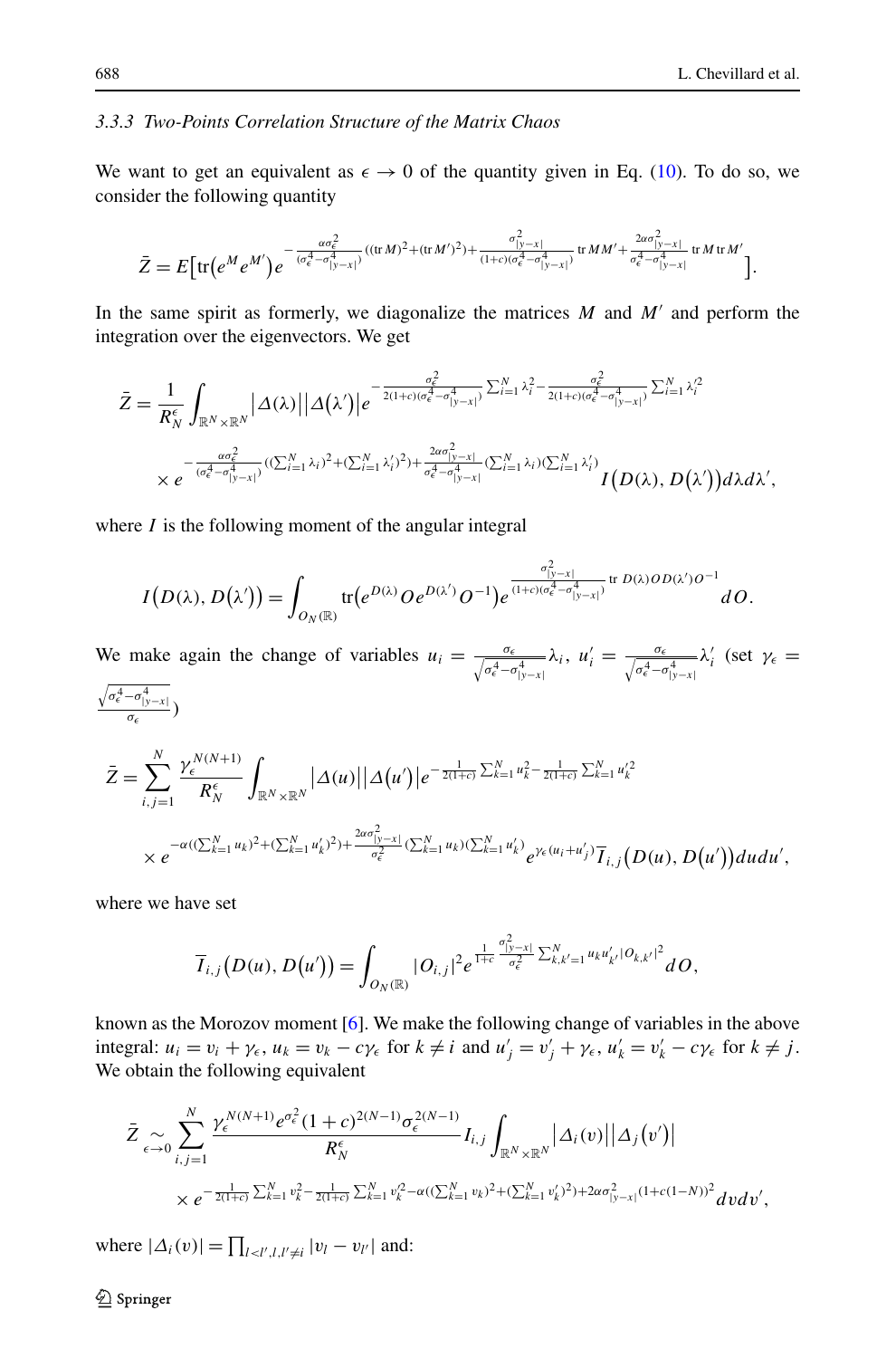$$
I_{i,j} = \int_{O_n(\mathbb{R})} |O_{i,j}|^2 e^{\frac{1}{1+c}\sigma_{|y-x|}^2 \sum_{k,k'=1}^N (-c+(1+c)I_{k=i})(-c+(1+c)I_{k'=j})|\Theta_{k,k'}|^2} dO
$$
  
=  $e^{\sigma_{|y-x|}^2(\frac{c^2N}{1+c}-2c)} \int_{O_N(\mathbb{R})} |O_{1,1}|^2 e^{\sigma_{|y-x|}^2(1+c)|O_{1,1}|^2} dO,$ 

which is independent of  $i$ ,  $j$ . Therefore, we get

$$
\bar{Z}_{\epsilon \to 0} N^2 \frac{\gamma_{\epsilon}^{N(N+1)} e^{\sigma_{\epsilon}^2} (1+c)^{2(N-1)} \sigma_{\epsilon}^{2(N-1)}}{R_N^{\epsilon}} I_{1,1} \int_{\mathbb{R}^N \times \mathbb{R}^N} |\Delta_1(v)| |\Delta_1(v')|
$$
  
 
$$
\times e^{-\frac{1}{2(1+c)} \sum_{k=1}^N v_k^2 - \frac{1}{2(1+c)} \sum_{k=1}^N v_k^2 - \alpha((\sum_{k=1}^N v_k)^2 + (\sum_{k=1}^N v_k')^2) + 2\alpha \sigma_{|y-x|}^2 (1+c(1-N))^2} dv dv'.
$$

In conclusion, we get

$$
\bar{Z}/Z \underset{\epsilon \to 0}{\sim} (1+c)^{N-1} \bigg( \frac{\Gamma(1/2)}{\Gamma(N/2)} \bigg)^2 e^{\sigma_{\epsilon}^2} \sigma_{\epsilon}^{2(N-1)} e^{-c\sigma_{|y-x|}^2} \int_{O_N(\mathbb{R})} |O_{1,1}|^2 e^{\sigma_{|y-x|}^2 (1+c)|O_{1,1}|^2} dO.
$$

Including furthermore the normalization constant  $c_{\epsilon}$  (Eq. ([9\)](#page-6-1)), we get

$$
\bar{Z}/(Zc_{\epsilon}^2) \underset{\epsilon \to 0}{\sim} N^2 e^{-c\sigma_{|y-x|}^2} \int_{O_N(\mathbb{R})} |O_{1,1}|^2 e^{\sigma_{|y-x|}^2(1+c)|O_{1,1}|^2} dO.
$$

#### *3.3.4 Computation of the Moment of Order* 2

From the above subsections, we deduce that

$$
E\big(\text{tr}\,M^{\epsilon}(A)^2\big) \underset{\epsilon \to 0}{\to} N^2 \int_{A \times A} e^{-c\sigma_{|y-x|}^2} \int_{O_N(\mathbb{R})} |O_{1,1}|^2 e^{\sigma_{|y-x|}^2(1+c)|O_{1,1}|^2} dO \,dxdy
$$

We recall that the law of  $|O_{1,1}|^2$  is the one of the square of one component of a vector uniformly distributed on the unit sphere, and has thus a density given by (see Lemma [3\)](#page-21-0)

$$
f(v) = \frac{\Gamma(N/2)}{\Gamma(1/2)\Gamma((N-1)/2)} v^{-1/2} (1-v)^{(N-3)/2}.
$$

We get the following equivalent as  $|y - x| \to 0$ :

$$
N^2 e^{-c\sigma_{|y-x|}^2} \int_{O_N(\mathbb{R})} |O_{1,1}|^2 e^{\sigma_{|y-x|}^2 (1+c)|O_{1,1}|^2} dO \underset{|y-x|\to 0}{\sim} N^2 \frac{\Gamma(N/2)}{\Gamma(1/2)} \frac{e^{\sigma_{|y-x|}^2}}{(1+c)^{(N-1)/2} \sigma_{|y-x|}^{N-1}},
$$

which entails  $(3)$  $(3)$  $(3)$ .

#### 3.4 Computation of the Moment of Order *k*

We are interested here in studying the convergence, when  $\epsilon \to 0$ , of the Gaussian chaos  $M^{\epsilon}(A)$  (Eq. ([2\)](#page-3-0)) for higher order moments such as,  $k \in \mathbb{N}$ ,

$$
E(M^{\epsilon}(A))^{k} = \frac{1}{c_{\epsilon}^{k}} \int_{A^{k}} E\bigg(\prod_{1 \leq i \leq k} e^{X^{\epsilon}(x_{i})}\bigg) dx_{1} \cdots dx_{k},
$$

2 Springer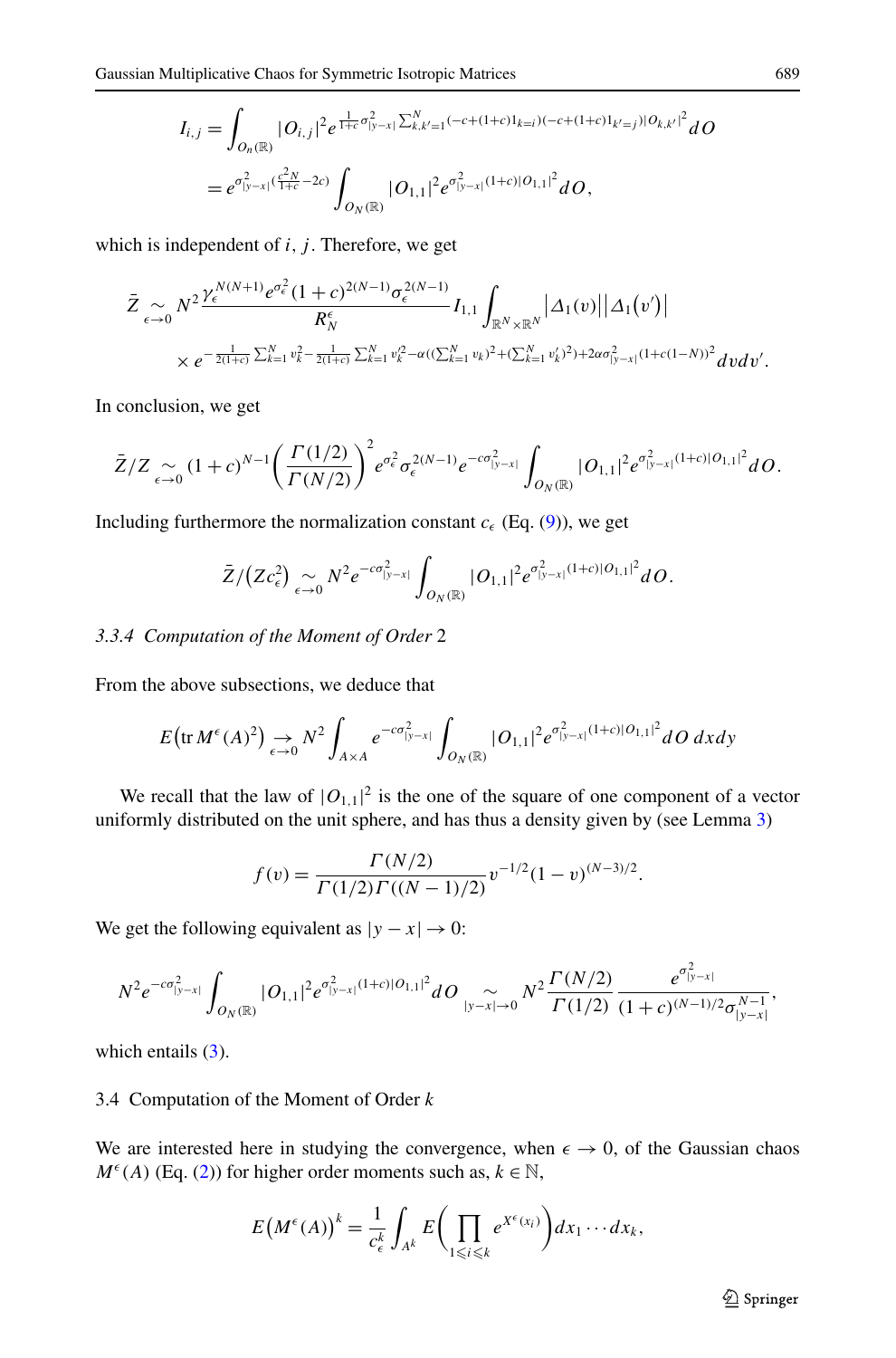that involves the following quantity

<span id="page-12-0"></span>
$$
E\left(\prod_{1\leq i\leq k} e^{X^{\epsilon}(x_i)}\right) = \frac{1}{N} E\left[\text{tr}\prod_{1\leq i\leq k} e^{X^{\epsilon}(x_i)}\right] I_N. \tag{13}
$$

In this subsection, we will suppose that *k* is an integer greater or equal to 2 such that  $k < \frac{2d}{\gamma^2}$ . This condition ensures that all the integrals we consider below are finite and that one can apply the dominated convergence theorem to justify the inversions between limit and integral we will perform with no further justification. To generalize the former calculations in the case  $k = 2$ , we will first derive the joint density of *k*-matrices  $(X^{\epsilon}(x_i))_{1 \leq i \leq k}$ . A generalized version to *k*-points of the Harish-Chandra-Itzykson-Zuber integral enters the expression of the density. An exact evaluation of these integrals remains an open issue. As far as we know, only their behavior in the asymptotic limit of large matrices ( $N \rightarrow +\infty$ ) has been considered in the literature [\[10\]](#page-25-21). Nonetheless, a logarithmic equivalent of the quantity of interest  $(Eq. (13))$  $(Eq. (13))$  $(Eq. (13))$  can be obtained and allows us to show the multifractal behavior of the multiplicative chaos (i.e.  $\zeta(k)$  is a nonlinear function of the order k, see Theorem [1](#page-3-2)).

#### *3.4.1 Joint Density of k Isotropic Gaussian Matrices*

We consider here *k* isotropic Gaussian matrices  $(X^{\epsilon}(x_i))_{1 \leq i \leq k}$ . The ensemble made of the *kN* diagonal terms, i.e.

$$
(X_{1,1}^{\epsilon}(x_1),...,X_{N,N}^{\epsilon}(x_1),...,X_{1,1}^{\epsilon}(x_k),...,X_{N,N}^{\epsilon}(x_k)),
$$

has covariance structure  $K_{kN}$ 

$$
K_{kN} = \begin{pmatrix} \sigma_{\epsilon}^{2} A_{N} & \sigma_{|x_{1}-x_{2}|}^{2} A_{N} & \cdots & \cdots & \sigma_{|x_{1}-x_{k}|}^{2} A_{N} \\ \sigma_{|x_{2}-x_{1}|}^{2} A_{N} & \sigma_{\epsilon}^{2} A_{N} & \cdots & \cdots & \sigma_{|x_{2}-x_{k}|}^{2} A_{N} \\ \cdots & \cdots & \cdots & \cdots & \cdots \\ \sigma_{|x_{k-1}-x_{1}|}^{2} A_{N} & \sigma_{|x_{k-1}-x_{2}|}^{2} A_{N} & \cdots & \sigma_{\epsilon}^{2} A_{N} & \sigma_{|x_{k-1}-x_{k}|}^{2} A_{N} \\ \sigma_{|x_{k}-x_{1}|}^{2} A_{N} & \sigma_{|x_{k}-x_{2}|}^{2} A_{N} & \cdots & \sigma_{|x_{k}-x_{k-1}|}^{2} A_{N} & \sigma_{\epsilon}^{2} A_{N} \end{pmatrix},
$$

where again,  $A_N = (1 + c)I_N - cP_N$ . We know that the inverse of  $K_{kN}$  is approximately given by  $(\epsilon \to 0)$ 

$$
K_{kN}^{-1} = \frac{1}{\sigma_{\epsilon}^2} \begin{pmatrix} \sigma_{\epsilon}^2 A_N^{-1} & -\sigma_{|x_1-x_2|}^2 A_N^{-1} & \cdots & \cdots & -\sigma_{|x_1-x_k|}^2 A_N^{-1} \\ -\sigma_{|x_2-x_1|}^2 A_N^{-1} & \sigma_{\epsilon}^2 A_N^{-1} & \cdots & \cdots & -\sigma_{|x_2-x_k|}^2 A_N^{-1} \\ \cdots & \cdots & \cdots & \cdots & \cdots \\ -\sigma_{|x_{k-1}-x_1|}^2 A_N^{-1} & -\sigma_{|x_{k-1}-x_2|}^2 A_N^{-1} & \cdots & \sigma_{\epsilon}^2 A_N^{-1} & -\sigma_{|x_{k-1}-x_k|}^2 A_N^{-1} \\ -\sigma_{|x_k-x_1|}^2 A_N^{-1} & -\sigma_{|x_k-x_2|}^2 A_N^{-1} & \cdots & -\sigma_{|x_k-x_{k-1}|}^2 A_N^{-1} & \sigma_{\epsilon}^2 A_N^{-1} \end{pmatrix},
$$

where  $A_N^{-1} = \frac{1}{(1+c)} I_N + 2\alpha P_N$ , with  $\alpha = \frac{c}{2(1+c)} \frac{1}{(1+c(1-N))}$ . The density of diagonal components, considering the *N*-dimensional vector  $X^{(l)} = (X_{1,1}^{\epsilon}(x_l), \dots, X_{N,N}^{\epsilon}(x_l))$ , is thus given by

$$
f(X^{(1)},...,X^{(k)})=c_N e^{-\frac{1}{2\sigma_\epsilon^4}\sum_{i,j=1}^k(\delta_{i,j}\sigma_\epsilon^2-(1-\delta_{i,j})\sigma_{|X_i-X_j|}^2)^t X^{(i)}(\frac{1}{(1+\epsilon)}I_N+2\alpha P_N)X^{(j)}}
$$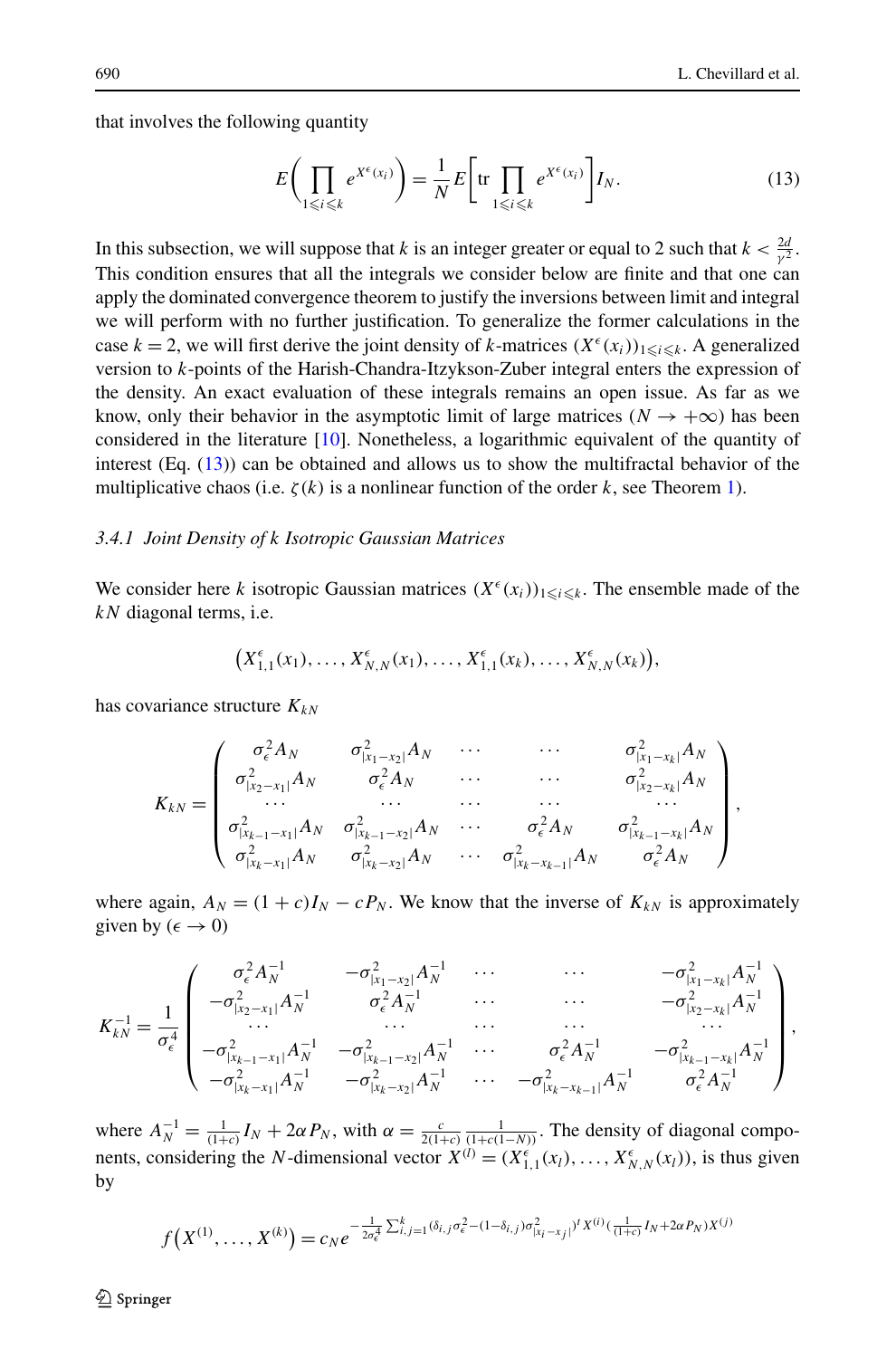where  $c_N = \frac{1}{(2\pi)^{kN/2} \sqrt{\det(K_{kN})}}$ . For the off-diagonal terms, the situation is simpler. If  $i < j$ , the covariance matrix of the vector  $(X_{i,j}^{\epsilon}(x_1),...,X_{i,j}^{\epsilon}(x_k))$ , which is independent on all the remaining diagonal and off-diagonal components, is

$$
\frac{1+c}{2}\begin{pmatrix} \sigma_{\epsilon}^2 & \sigma_{|x_1-x_2|}^2 & \cdots & \cdots & \sigma_{|x_1-x_k|}^2 \\ \sigma_{|x_2-x_1|}^2 & \sigma_{\epsilon}^2 & \cdots & \cdots & \sigma_{|x_2-x_k|}^2 \\ \cdots & \cdots & \cdots & \cdots & \cdots \\ \sigma_{|x_{k-1}-x_1|}^2 & \sigma_{|x_{k-1}-x_2|}^2 & \cdots & \sigma_{\epsilon}^2 & \sigma_{|x_{k-1}-x_k|}^2 \\ \sigma_{|x_k-x_1|}^2 & \sigma_{|x_k-x_2|}^2 & \cdots & \sigma_{|x_k-x_{k-1}|}^2 & \sigma_{\epsilon}^2 \end{pmatrix},
$$

whose inverse is approximately given by  $(\epsilon \to 0)$ 

$$
\frac{2}{(1+c)\sigma_{\epsilon}^{4}}\begin{pmatrix} \sigma_{\epsilon}^{2} & -\sigma_{|x_{1}-x_{2}|}^{2} & \cdots & \cdots & -\sigma_{|x_{1}-x_{k}|}^{2} \\ -\sigma_{|x_{2}-x_{1}|}^{2} & \sigma_{\epsilon}^{2} & \cdots & \cdots & -\sigma_{|x_{2}-x_{k}|}^{2} \\ \cdots & \cdots & \cdots & \cdots & \cdots \\ -\sigma_{|x_{k-1}-x_{1}|}^{2} & -\sigma_{|x_{k-1}-x_{2}|}^{2} & \cdots & \sigma_{\epsilon}^{2} & -\sigma_{|x_{k-1}-x_{k}|}^{2} \\ -\sigma_{|x_{k}-x_{1}|}^{2} & -\sigma_{|x_{k}-x_{2}|}^{2} & \cdots & -\sigma_{|x_{k}-x_{k-1}|}^{2} & \sigma_{\epsilon}^{2} \end{pmatrix}.
$$

This leads to the following density, using the notations  $x_{i,j}^{(r)} = X_{i,j}^{\epsilon}(x_r)$ 

$$
f(x_{i,j}^{(1)},\ldots,x_{i,j}^{(k)})=k_N e^{-\frac{1}{(1+c)\sigma_{\epsilon}^4}\sum_{r,l=1}^k(\delta_{r,l}\sigma_{\epsilon}^2-(1-\delta_{r,l})\sigma_{|x_r-x_l|}^2)x_{i,j}^{(r)},x_{i,j}^{(l)}}.
$$

Therefore, we get the following density for the k matrices (we omit superscript  $\epsilon$  for the sake of clarity)

$$
f(X(x_1),...,X(x_k)) = \bar{c}_N e^{-\frac{1}{2\sigma_{\epsilon}^4} \sum_{r,l=1}^k (\delta_{r,l}\sigma_{\epsilon}^2 - (1-\delta_{r,l})\sigma_{|x_r-x_l|}^2)^t X^{(r)}(\frac{1}{(1+c)}I_N + 2\alpha P)X^{(l)}} \times e^{-\sum_{i < j} \frac{1}{(1+c)\sigma_{\epsilon}^4} \sum_{r,l=1}^k (\delta_{r,l}\sigma_{\epsilon}^2 - (1-\delta_{r,l})\sigma_{|x_r-x_l|}^2)^{x_{i,j}^{(r)}x_{i,j}^{(l)}}},
$$

which we rewrite under matrix notation

$$
f(X(x_1),...,X(x_k)) = \bar{c}_N e^{-\frac{1}{2(1+c)\sigma_{\epsilon}^2} \sum_{r=1}^k \text{tr}(X(x_r)^2) - \frac{\alpha}{\sigma_{\epsilon}^2} \sum_{r=1}^k (\text{tr} X(x_r))^2}
$$
  
 
$$
\times e^{\frac{1}{(1+c)\sigma_{\epsilon}^4} \sum_{r
$$

We introduce *k* i.i.d. random matrices  $M^{(l)} = (M^{(l)}_{i,j})$  pertaining to the GOE ensemble. These random matrices are symmetric and isotropic with independent components with the following distribution: the components  $(M_{i,j}^{(l)})_{i \leqslant j}$  are independent centered Gaussian variables with the following variances

$$
E[(M_{i,j}^{(l)})^2] = \frac{1+c}{2}\sigma_{\epsilon}^2, \quad i < j; \qquad E[(M_{i,i}^{(l)})^2] = (1+c)\sigma_{\epsilon}^2.
$$

With this, we get the following expression for the expectation of any functional  $F(X^{\epsilon}(x_1))$ ,  $X^{\epsilon}(x_k)$  of the *k* matrices  $X^{\epsilon}(x_1), \ldots, X^{\epsilon}(x_k)$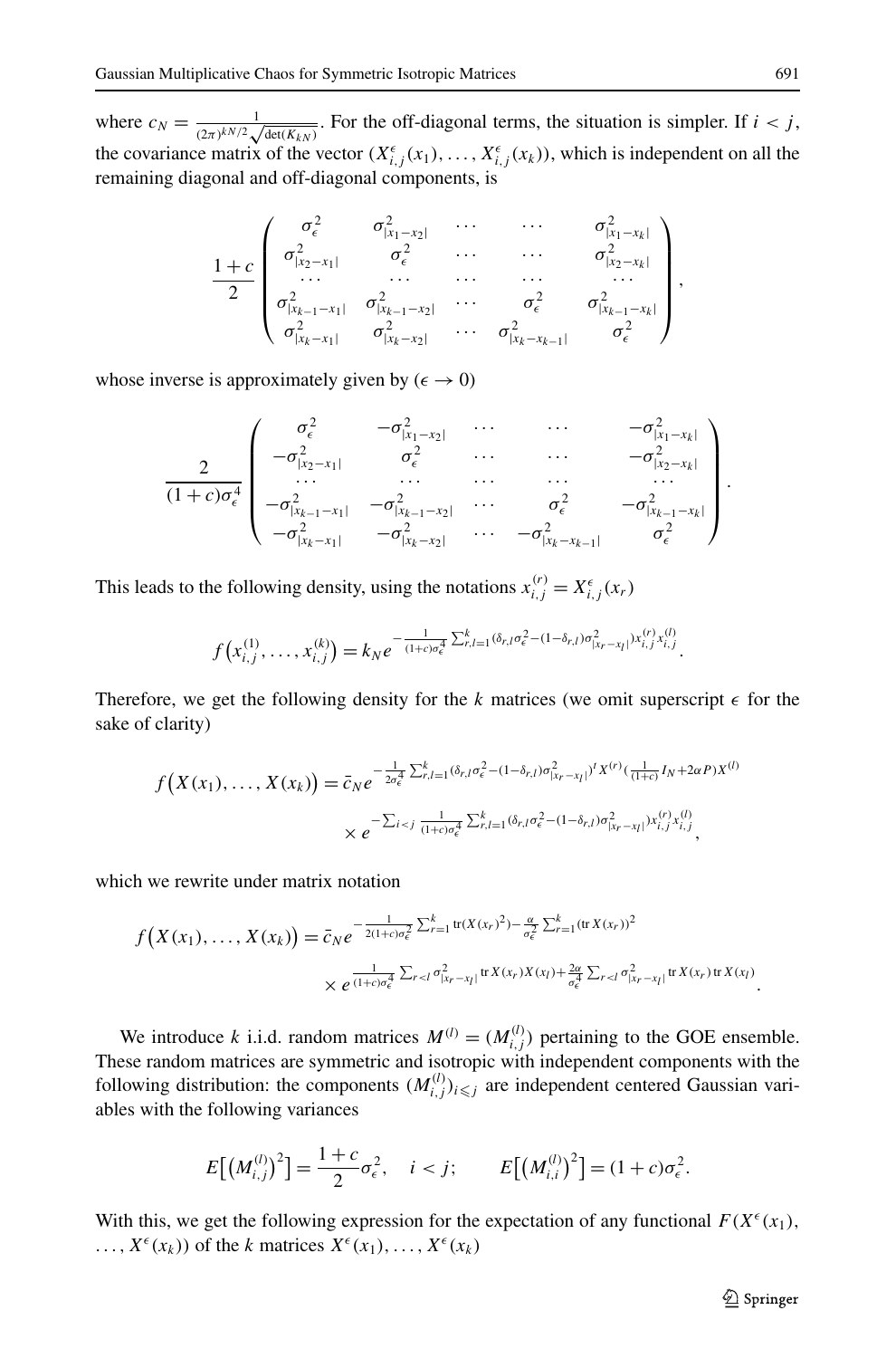$$
E\big[F\big(X^{\epsilon}(x_{1}),\ldots,X^{\epsilon}(x_{k})\big)\big] \\
= \frac{E[F(M^{(1)},\ldots,M^{(k)})e^{-\frac{\alpha}{\sigma_{\epsilon}^{2}}\sum_{r=1}^{k}(\text{tr}\,M^{(r)})^{2}+\frac{1}{(1+c)\sigma_{\epsilon}^{4}}\sum_{r
$$

where:

$$
Z = E\Big[e^{-\frac{\alpha}{\sigma_{\epsilon}^2}\sum_{r=1}^k(\text{tr}\,M^{(r)})^2 + \frac{1}{(1+c)\sigma_{\epsilon}^4}\sum_{r
$$

By using classical theorems about isotropic matrices (see [[1\]](#page-24-2)), we know that, for each *r*,  $M^{(r)} = O^{(r)} D(\lambda^{(r)})^t O^{(r)}$  where  $O^{(r)}$  is uniformly distributed on the orthogonal group of  $\mathbb{R}^N$  and is independent of the diagonal matrix  $D(\lambda^{(r)})$  the diagonal entries of which are the eigenvalues of *M(r)*.

## *3.4.2 Joint Density of Eigenvalues of k Isotropic Gaussian Matrices and Computation of the Renormalization*

We start by computing *Z*. For  $\lambda = (\lambda_1, \dots, \lambda_N) \in \mathbb{R}^d$ , we denote the Vandermonde determinant by  $\Delta(\lambda) = \prod_{1 \leq i < j \leq N} |\lambda_i - \lambda_j|$ . We get

$$
Z = \frac{1}{R_N^{\epsilon}} \int_{\mathbb{R}^{kN}} \prod_{r=1}^k |\Delta(\lambda^{(r)})| e^{-\frac{1}{2(1+c)\sigma_{\epsilon}^2} \sum_{r=1}^k \sum_{i=1}^N (\lambda_i^{(r)})^2 - \frac{\alpha}{\sigma_{\epsilon}^2} \sum_{r=1}^k (\sum_{i=1}^N \lambda_i^{(r)})^2} \times e^{\frac{2\alpha}{\sigma_{\epsilon}^2} \sum_{r
$$

where  $R_N^{\epsilon}$  is a renormalization constant such that

$$
\frac{1}{R_N^{\epsilon}}\int_{\mathbb{R}^{kN}}\prod_{r=1}^k|\Delta(\lambda^{(r)})|e^{-\frac{1}{2(1+c)\sigma_{\epsilon}^2}\sum_{r=1}^k\sum_{i=1}^N(\lambda_i^{(r)})^2}=1,
$$

and *J* is the following angular integral:  $(dO^{(r)})$  stands for the Haar measure on  $O_N(\mathbb{R})$ )

$$
J(D(\lambda^{(1)}),...,D(\lambda^{(k)}))
$$
  
= 
$$
\int_{O_N(\mathbb{R})^k} e^{\frac{1}{(1+c)\sigma_{\epsilon}^4} \sum_{r
$$

We make the change of variables  $u_i^{(r)} = \frac{\lambda_i^{(r)}}{\sigma_{\epsilon}}$ 

$$
Z = \frac{\sigma_{\epsilon}^{N(N+1)k/2}}{R_N^{\epsilon}} \int_{\mathbb{R}^{kN}} \prod_{r=1}^k |\Delta(u^{(r)})| e^{-\frac{1}{2(1+c)} \sum_{r=1}^k \sum_{i=1}^N (u_i^{(r)})^2 - \alpha \sum_{r=1}^k (\sum_{i=1}^N u_i^{(r)})^2} \times e^{\frac{2\alpha}{\sigma_{\epsilon}^2} \sum_{r < l} \sigma_{|x_r - x_l|}^2 (\sum_{i=1}^N u_i^{(r)}) (\sum_{i=1}^N u_i^{(l)})} \overline{J}(D(u^{(1)}), \ldots, D(u^{(l)})) du^{(1)} \cdots du^{(l)},
$$

where we have set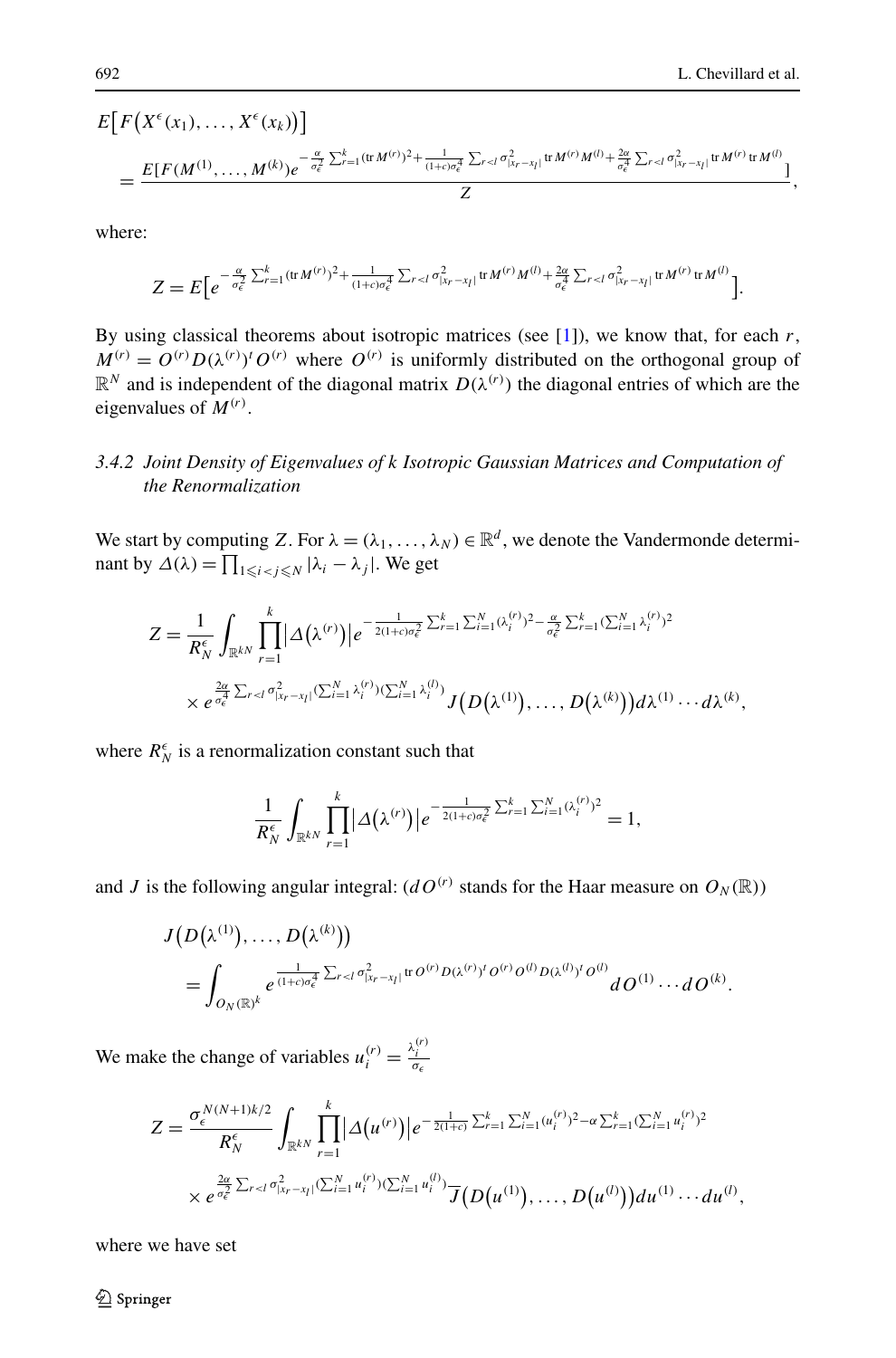$$
\overline{J}(D(u^{(1)}),...,D(u^{(k)}))
$$
\n
$$
=\int_{O_N(\mathbb{R})^k} e^{\frac{1}{(1+c)\sigma_{\epsilon}^2}\sum_{r
$$

Therefore, since  $\overline{J}(D(u^{(1)}), \ldots, D(u^{(k)}))$  converges pointwise towards 1 as  $\epsilon \to 0$ , we can use the Lebesgue theorem to get the following equivalent as  $\epsilon \to 0$ 

$$
Z \underset{\epsilon \to 0}{\sim} \frac{\sigma_{\epsilon}^{N(N+1)k/2}}{R_N^{\epsilon}} \int_{\mathbb{R}^{kN}} \prod_{r=1}^{k} |\Delta(u^{(r)})| e^{-\frac{1}{2(1+c)} \sum_{r=1}^{k} \sum_{i=1}^{N} (u_i^{(r)})^2}
$$

$$
\times e^{-\alpha \sum_{r=1}^{k} (\sum_{i=1}^{N} u_i^{(r)})^2} du^{(1)} \cdots du^{(k)}.
$$

## *3.4.3 k-Point Correlation Structure of the Multiplicative Chaos*

For  $i \leq j$ , we want to get an equivalent as  $\epsilon \to 0$  of the following quantity

$$
\bar{Z} = E \left[ \left( \prod_{r=1}^{k} e^{M^{(r)}} \right)_{i,j} \times e^{-\frac{\alpha}{\sigma_{\epsilon}^{2}} \sum_{r=1}^{k} (\text{tr} M^{(r)})^{2} + \frac{1}{(1+c)\sigma_{\epsilon}^{4}} \sum_{r < l} \sigma_{|x_{r}-x_{l}|}^{2} \text{tr} M^{(r)} M^{(l)} + \frac{2\alpha}{\sigma_{\epsilon}^{4}} \sum_{r < l} \sigma_{|x_{r}-x_{l}|}^{2} \text{tr} M^{(r)} \text{tr} M^{(l)}} \right].
$$

We get

$$
\bar{Z} = \frac{1}{R_N^{\epsilon}} \int_{\mathbb{R}^{kN}} \prod_{r=1}^k |\Delta(\lambda^{(r)})| e^{-\frac{1}{2(1+c)\sigma_{\epsilon}^2} \sum_{r=1}^k \sum_{i=1}^N (\lambda_i^{(r)})^2 - \frac{\alpha}{\sigma_{\epsilon}^2} \sum_{r=1}^k (\sum_{i=1}^N \lambda_i^{(r)})^2} \times e^{\frac{2\alpha}{\sigma_{\epsilon}^2} \sum_{r
$$

where *I* is the following angular integral

$$
I(D(\lambda^{(1)}),...,D(\lambda^{(k)})) = \int_{O_N(\mathbb{R})^k} \left( \prod_{r=1}^k O^{(r)} e^{D(\lambda^{(r)})t} O^{(r)} \right)_{i,j}
$$
  
 
$$
\times e^{\frac{1}{(1+c)\sigma_e^4} \sum_{r \prec l} \sigma_{|x_r-x_l|}^2 \text{tr } O^{(r)} D(\lambda^{(r)})^t O^{(r)} O^{(l)} D(\lambda^{(l)})^t O^{(l)}} dO^{(1)} \cdots dO^{(k)}.
$$

We make the following change of variables  $u_i^{(r)} = \frac{\lambda_i^{(r)}}{\sigma_{\epsilon}}$ 

$$
\bar{Z} = \sum_{j_1,\dots,j_k=1}^N \frac{\sigma_\epsilon^{N(N+1)k/2}}{R_N^{\epsilon}} \int_{\mathbb{R}^{kN}} \prod_{r=1}^k |\Delta(u^{(r)})| e^{-\frac{1}{2(1+c)} \sum_{r=1}^k \sum_{i=1}^N (u_i^{(r)})^2}
$$
\n
$$
\times e^{-\alpha \sum_{r=1}^k (\sum_{i=1}^N u_i^{(r)})^2 + \frac{2\alpha}{\sigma_\epsilon^2} \sum_{r\n
$$
\times \sum_{\substack{l_1,\dots,l_{k-1}=1\\l_0=i; l_k=j}}^{N} I_{l_0, l_1, \dots, l_{k-1}, l_k}^{j_1, \dots, j_k} (D(u^{(1)}), \dots, D(u^{(k)})) du^{(1)} \dots du^{(k)},
$$
$$

where we have set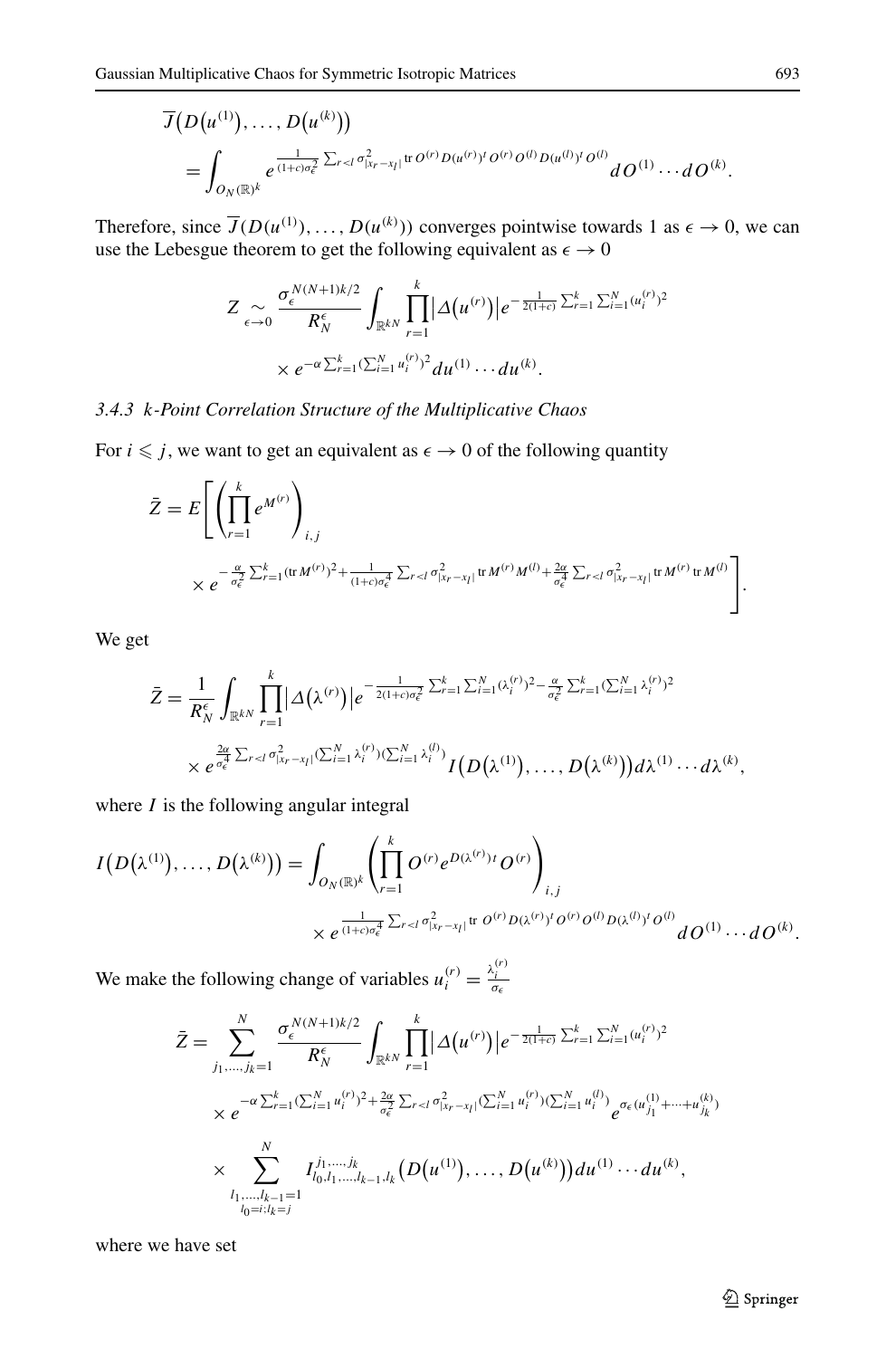$$
I_{l_0, l_1, ..., l_{k-1}, l_k}^{j_1, ..., j_k} (D(u^{(1)}), ..., D(u^{(k)}))
$$
  
= 
$$
\int_{O_N(\mathbb{R})^k} \left( \prod_{r=1}^k O_{l_{r-1}, j_r}^{(r)} O_{l_r, j_r}^{(r)} \right)
$$
  
\$\times e^{\frac{1}{(1+c)\sigma\_{\epsilon}^2} \sum\_{r < l} \sigma\_{|x\_r - x\_l|}^{2} \text{tr } O^{(r)} D(u^{(r)})^t O^{(r)} O^{(l)} D(u^{(l)})^t O^{(l)}} dO^{(1)} \cdots dO^{(k)}\$.

We make the following change of variables in the above integral for  $1 \le r \le k$ :  $u_{j_r}^{(r)} =$  $v_{j_r}^{(r)} + \sigma_{\epsilon}$ ,  $u_k^{(r)} = v_k^{(r)} - c\sigma_{\epsilon}$  *k*  $\neq j_r$ . We obtain the following equivalent

$$
\bar{Z} \underset{\epsilon \to 0}{\sim} \sum_{j_1, \dots, j_k=1}^{N} \frac{\sigma_{\epsilon}^{N(N+1)k/2} e^{k\sigma_{\epsilon}^2/2} (1+c)^{(N-1)k} \sigma_{\epsilon}^{(N-1)k}}{R_N^{\epsilon}} \int_{\mathbb{R}^{kN}} \prod_{r=1}^{k} |\Delta_{j_r}(v^{(r)})|
$$
\n
$$
\times e^{-\frac{1}{2(1+c)} \sum_{r=1}^{k} \sum_{i=1}^{N} (v_i^{(r)})^2 - \alpha \sum_{r=1}^{k} (\sum_{i=1}^{N} v_i^{(r)})^2 + 2\alpha (1+c(1-N))^2 \sum_{r < l} \sigma_{|x_r - x_l|}^2}
$$
\n
$$
\times \sum_{\substack{l_1, \dots, l_{k-1}=1\\l_0 = i; l_k = j}}^{N} \bar{I}_{l_0, l_1, \dots, l_{k-1}, l_k}^{j_1, \dots, j_k} dv^{(1)} \cdots dv^{(k)},
$$

where we have set

$$
\bar{I}_{l_0, l_1, \ldots, l_{k-1}, l_k}^{j_1, \ldots, j_k} = \int_{O_N(\mathbb{R})^k} \left( \prod_{r=1}^k O_{l_{r-1}, j_r}^{(r)} O_{l_r, j_r}^{(r)} \right) \times e^{\frac{1}{(1+\epsilon)} \sum_{r < l} \sigma_{l_{kr}-x_l}^2 \sum_{m_1, m_2=1}^N \beta_{m_1, m_2}^{j_r, j_l} \sum_{m_1, m_2=1}^N O_{n_1, m_1}^{(r)} O_{n_2, m_1}^{(r)} O_{n_1, m_2}^{(l)} O_{n_2, m_2}^{(l)} dO^{(1)} \cdots dO^{(k)}}
$$

with  $\beta_{m_1,m_2}^{j_r,j_l} = (-c + (1+c)1_{m_1=j_r})(-c + (1+c)1_{m_2=j_l})$ . This leads to

$$
\overline{I}_{l_0, l_1, \dots, l_k - 1, l_k}^{j_1, \dots, j_k} = \int_{O_N(\mathbb{R})^k} \left( \prod_{r=1}^k O_{l_{r-1}, j_r}^{(r)} O_{l_{r}, j_r}^{(r)} \right)
$$
\n
$$
\times e^{\frac{1}{(1+c)} \sum_{r < l} \sigma_{l_{r-r}l}^2 |(c^2 \operatorname{tr}(O^{(r)} I O^{(r)} O^{(l)} O^{(l)}) + (1+c)^2 ({}^{t} O^{(r)} O^{(l)})_{j_r, j_l}^2)}
$$
\n
$$
\times e^{-c \sum_{r < l} \sigma_{l_{r-r}l}^2 |({}^{t} O^{(r)} O^{(l)} I O^{(l)} O^{(r)})_{j_r, j_r} + ({}^{t} O^{(l)} O^{(r)} I O^{(r)} O^{(l)})_{j_l, j_l}^2} d O^{(1)} \cdots d O^{(k)}
$$
\n
$$
= e^{(\frac{c^2 N}{(1+c)} - 2c) \sum_{r < l} \sigma_{l_{r-r}l}^2} \int_{O_N(\mathbb{R})^k} \left( \prod_{r=1}^k O_{l_{r-1}, j_r}^{(r)} O_{l_r, j_r}^{(r)} \right)
$$
\n
$$
\times e^{(1+c) \sum_{r < l} \sigma_{l_{r-r}l}^2 |({}^{t} O^{(r)} O^{(l)})_{j_r, j_l}^2} d O^{(1)} \cdots d O^{(k)}
$$

In conclusion, we get the following equivalent

$$
\bar{Z}_{\epsilon \to 0} \frac{\sigma_{\epsilon}^{N(N+1)k/2} e^{k\sigma_{\epsilon}^2/2} (1+c)^{(N-1)k} \sigma_{\epsilon}^{(N-1)k}}{R_N^{\epsilon}} \int_{\mathbb{R}^{kN}} \prod_{r=1}^k |\Delta_1(v^{(r)})| e^{-\frac{1}{2(1+c)} \sum_{r=1}^N \sum_{i=1}^N (v_i^{(r)})^2}
$$
  
×  $e^{-\alpha \sum_{r=1}^k (\sum_{i=1}^N v_i^{(r)})^2} dv^{(1)} \cdots dv^{(k)} e^{-c \sum_{r$ 

 **2** Springer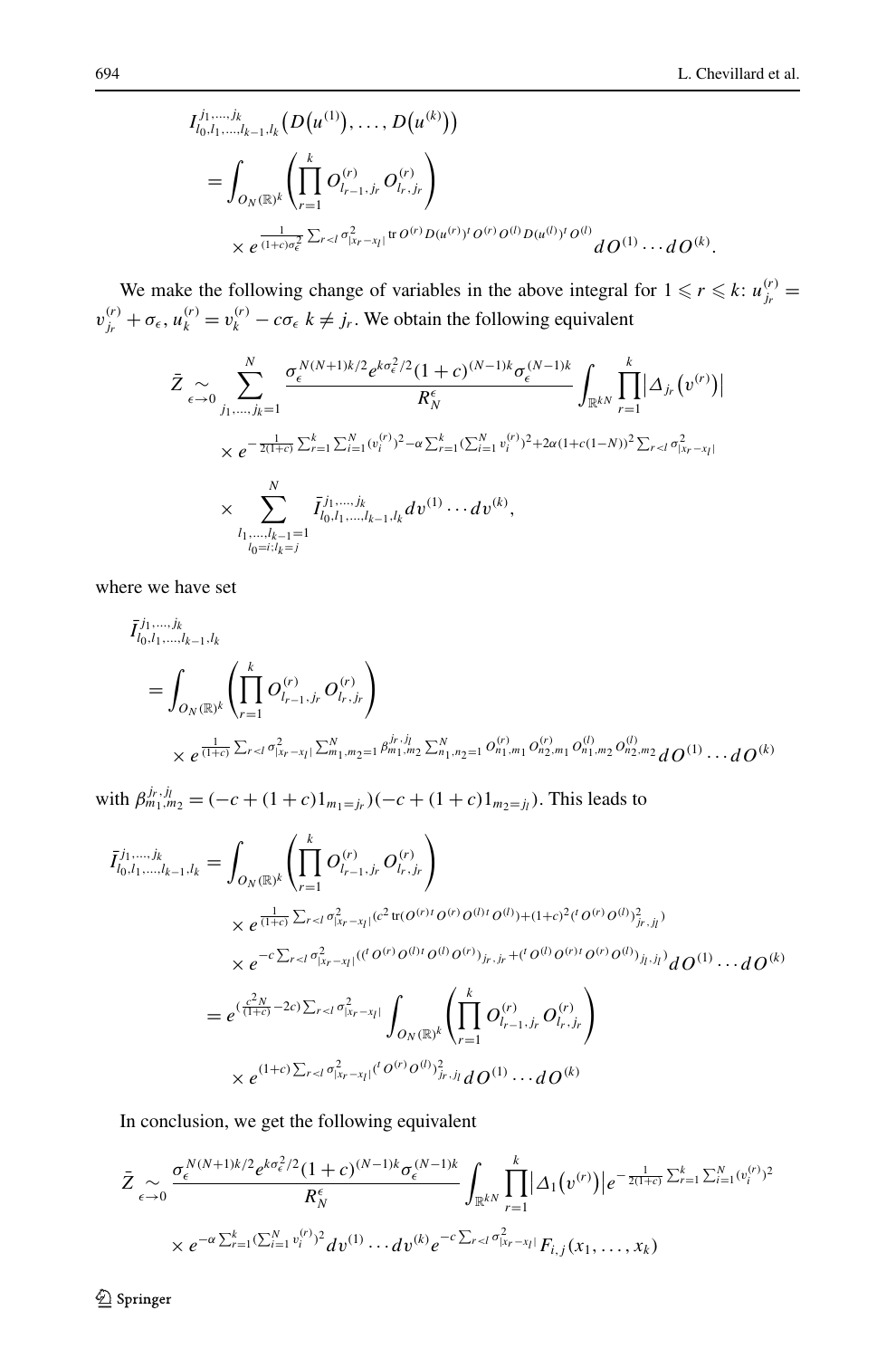where we have the following expression for  $F_{i,j}(x_1,...,x_k)$ 

$$
F_{i,j}(x_1,...,x_k)
$$
\n
$$
= \sum_{j_1,...,j_k=1}^N \sum_{l_1,...,l_{k-1}=1}^N \int_{O_N(\mathbb{R})^k} \left( \prod_{r=1}^k O_{l_{r-1},j_r}^{(r)} O_{l_r,j_r}^{(r)} \right)
$$
\n
$$
\times e^{(1+c)\sum_{r\n
$$
= \sum_{j_1,...,j_k=1}^N \int_{O_N(\mathbb{R})^k} O_{i,j_1}^{(1)}({}^{t}O^{(1)}O^{(2)})_{j_1,j_2} \cdots({}^{t}O^{(k-1)}O^{(k)})_{j_{k-1},j_k} O_{j,j_k}^{(k)}
$$
\n
$$
\times e^{(1+c)\sum_{r
$$
$$

We get thus the following expression

<span id="page-17-1"></span><span id="page-17-0"></span>
$$
\bar{Z}/(Zc_{\epsilon}^k) \underset{\epsilon \to 0}{\sim} C_{k,N} e^{-c\sum_{r\n(14)
$$

where  $C_{k,N}$  is a constant which depends only on  $k, N$  (we can compute this constant but it is tedious and will not be necessary for the purpose of this paper).

#### *3.4.4 Computation of the Moment of Order k and of the Structure Functions*

From relation [\(14\)](#page-17-0), we get the following expression

$$
E\big[\text{tr}\,M(A)^k\big] = \lim_{\epsilon \to 0} E\big(\text{tr}\,M^{\epsilon}(A)^k\big) = C_{k,N} \int_{A^k} e^{-c\sum_{r < l} \sigma_{|x_r - x_l|}^2} \sum_{i=1}^N F_{i,i}(x_1,\ldots,x_k) dx_1 \cdots dx_k
$$
\n(15)

The main difficulty is to study the functions  $F_{i,j}$ . If we take the trace, we get

$$
\sum_{i=1}^{N} F_{i,i}(x_1, \dots, x_k)
$$
\n
$$
= \sum_{j_1, \dots, j_k=1}^{N} \int_{O_N(\mathbb{R})^k} \left( {}^{t}O^{(1)}O^{(2)} \right)_{j_1, j_2} \cdots \left( {}^{t}O^{(k-1)}O^{(k)} \right)_{j_{k-1}, j_k} \left( {}^{t}O^{(k)}O^{(1)} \right)_{j_k, j_1}
$$
\n
$$
\times e^{(1+c)\sum_{r\n(16)
$$

In particular, for  $k = 2$ , we recover that

$$
\sum_{i=1}^N F_{i,i}(x_1,x_2) = N^2 \int_{O_N(\mathbb{R})^2} ({}^{t}O^{(1)}O^{(2)})^2_{1,1} e^{(1+c)\sigma^2_{|x_2-x_1|} ({}^{t}O^{(1)}O^{(2)})^2_{1,1}} dO^{(1)} dO^{(2)}.
$$

Here we suppose that  $L = 1$  and  $m = 0$  to simplify the presentation. Since for all  $r < l$ , we have  $({}^{t}O^{(r)}O^{(l)})^2_{j_r,j_l} \leq 1$ , it is easy to see that

2 Springer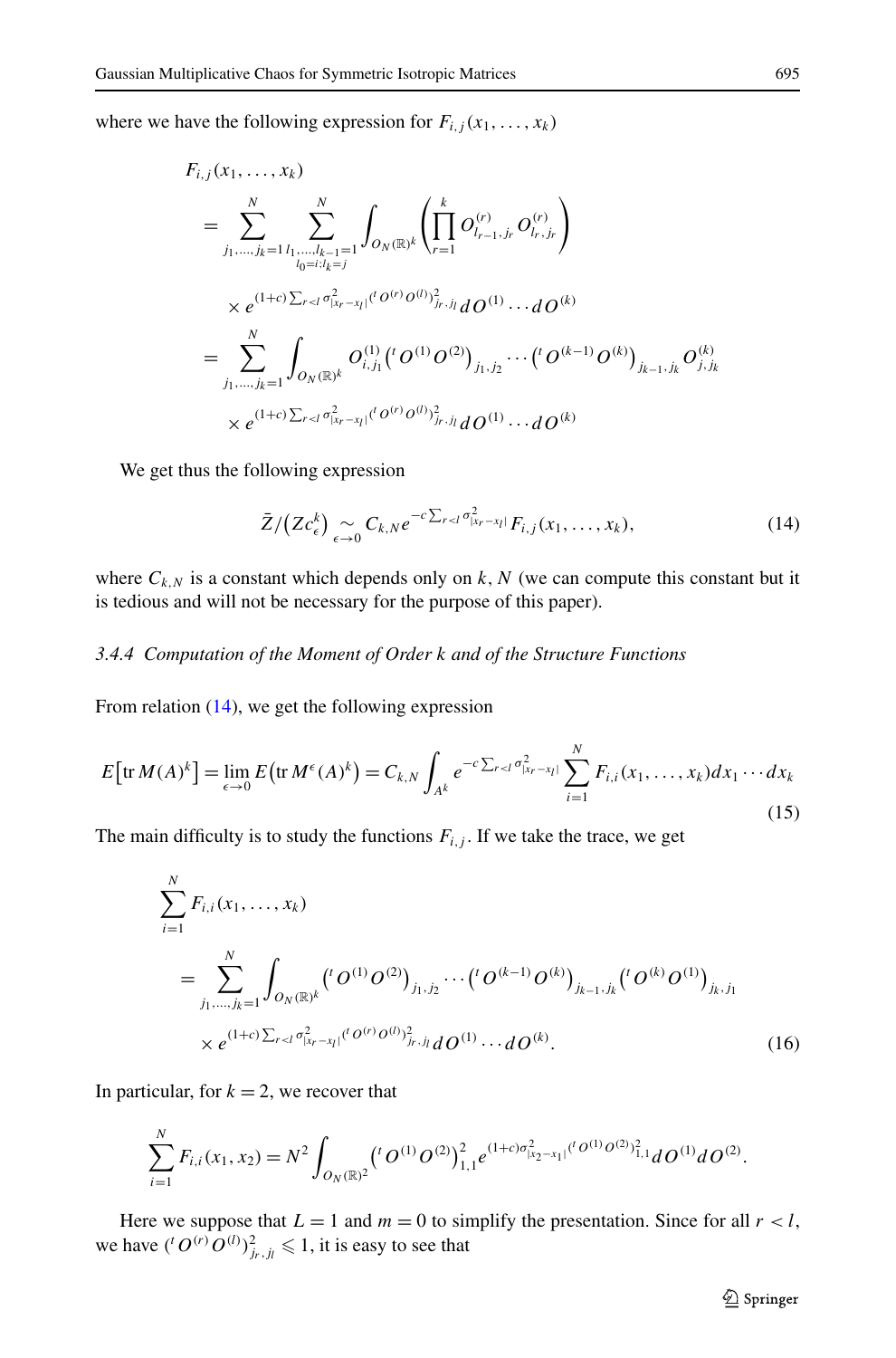$$
e^{-c\sum_{r  

$$
\leq N^k \prod_{r
$$
$$

In view of  $(15)$  $(15)$ , this entails that

<span id="page-18-0"></span>
$$
\overline{\lim_{\ell \to 0}} \frac{\ln E[\text{tr}\,M(B(0,\ell))^k]}{\ln \frac{1}{\ell}} \leqslant -\zeta(k). \tag{17}
$$

We have

$$
E\left[\text{tr}\,M\left(B(0,\ell)\right)^{k}\right]
$$
\n
$$
= C_{k,N} \int_{B(0,\ell)^{k}} e^{-c\sum_{r\n
$$
= \ell^{dk+c\gamma^{2}} \frac{k(k-1)}{2} \int_{B(0,1)^{k}} e^{-c\sum_{r\n
$$
= \sum_{j_{1},...,j_{k}=1}^{N} \ell^{dk+c\gamma^{2}} \frac{k(k-1)}{2} \int_{O_{N}(\mathbb{R})^{k}} \left(\int_{0}^{Q(1)} O^{(2)}\right)_{j_{1},j_{2}} \cdots \left(\int_{0}^{Q(k-1)} O^{(k)}\right)_{j_{k-1},j_{k}}
$$
\n
$$
\times \left(\int_{0}^{Q(k)} O^{(1)}\right)_{j_{k},j_{l}} e^{(1+c)\gamma^{2} \ln \frac{1}{\ell} \sum_{r
$$
$$
$$

In order to prove the other side of [\(4](#page-4-1)), we now study each term in the above sum. We fix  $(j_1, \ldots, j_k)$  and  $\epsilon, \delta$  small such that  $\epsilon < \delta$ . We have

$$
\int_{O_N(\mathbb{R})^k} ({}^{t}O^{(1)}O^{(2)})_{j_1,j_2} \cdots ({}^{t}O^{(k-1)}O^{(k)})_{j_{k-1},j_k} ({}^{t}O^{(k)}O^{(1)})_{j_k,j_1}
$$
\n
$$
\times e^{(1+c)\gamma^2 \ln \frac{1}{\ell} \sum_{r < l} ({}^{t}O^{(r)}O^{(l)})_{j_r,j_l}^2}
$$
\n
$$
\times \left( \int_{B(0,1)^k} e^{\sum_{r < l} \sigma_{|u_r-u_l|}^2 ((1+c)({}^{t}O^{(r)}O^{(l)})_{j_r,j_l}^2 - c)} du_1 \cdots du_k \right) dO^{(1)} \cdots dO^{(k)}
$$
\n
$$
= A_{\epsilon} + A_{\epsilon,\delta} + A_{\delta}
$$

where

$$
A_{\epsilon} = \int_{\sum_{r < l} (l' \, O^{(r)} \, O^{(l)})^2_{jr\,, j_l} \geqslant \frac{k(k-1)}{2} - \epsilon} \cdots, \qquad A_{\epsilon, \delta} = \int_{\frac{k(k-1)}{2} - \delta \leqslant \sum_{r < l} (l' \, O^{(r)} \, O^{(l)})^2_{jr\,, j_l} \leqslant \frac{k(k-1)}{2} - \epsilon} \cdots
$$

and  $A_{\delta}$  is the  $\sum_{r \leq l} ({}^{t}O^{(r)}O^{(l)})^{2}_{j_{r},j_{l}} \leq \frac{k(k-1)}{2} - \delta$  part of the integral. On the event  $\sum_{r \leq l}$  (<sup>t</sup>  $O^{(r)}O^{(l)}$ )<sup>2</sup><sub>*jr,jl*</sup>  $\geq \frac{k(k-1)}{2} - \epsilon$ , each  $|({}^{t}O^{(r)}O^{(l)})_{j_r,j_l}|$  is greater or equal to  $\sqrt{1-\epsilon}$ .</sub> In particular, we have that  $|({^t}O^{(r)}O^{(r+1)})_{j_r,j_{r+1}}| \ge \sqrt{1-\epsilon}$  for all  $r \le k-1$ . Notice that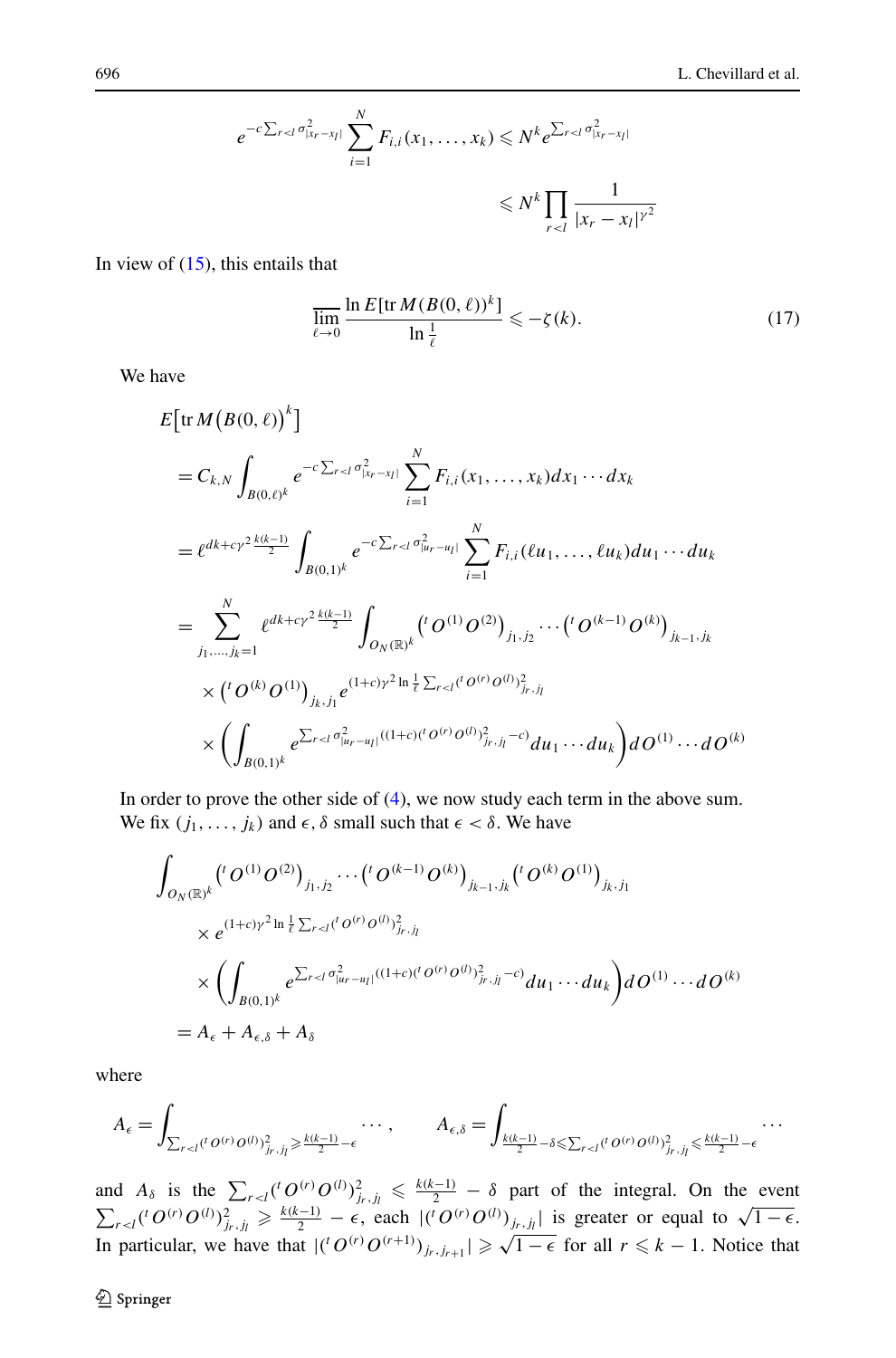$({}^tO^{(k)}O^{(1)})_{j_k,j_1} = ({}^tO^{(1)}O^{(2)})_{j_1,j_2} \cdots ({}^tO^{(k-1)}O^{(k)})_{j_{k-1},j_k} + O(\epsilon)$ . Therefore, we can conclude that  $({}^{t}O^{(1)}O^{(2)})_{j_1,j_2}\cdots({}^{t}O^{(k-1)}O^{(k)})_{j_{k-1},j_k}$  and  $({}^{t}O^{(k)}O^{(1)})_{j_k,j_1}$  have the same sign. Thus, we get

$$
A_{\epsilon} \geq e^{(1+c)\gamma^{2} \ln \frac{1}{\ell} (\frac{k(k-1)}{2} - \epsilon)} |B(0,1)^{k}|
$$
  
\n
$$
\times \int_{\sum_{r < l} (l'Q^{(r)}Q^{(l)})_{j_r,j_l}^2 \geq \frac{k(k-1)}{2} - \epsilon} \binom{l'Q^{(1)}Q^{(2)}}{j_1,j_2} \cdots \binom{l'Q^{(k-1)}Q^{(k)}}{j_{k-1},j_k}
$$
  
\n
$$
\times \binom{l'Q^{(k)}Q^{(1)}}{j_{k},j_1} dQ^{(1)} \cdots dQ^{(k)}
$$
  
\n
$$
\geq e^{(1+c)\gamma^{2} \ln \frac{1}{\ell} (\frac{k(k-1)}{2} - \epsilon)} \left( (1 - \epsilon)^{k} + O(\epsilon) \right) |B(0,1)^{k}| \mathbb{P}
$$
  
\n
$$
\times \left( \sum_{r < l} \binom{l'Q^{(r)}Q^{(l)}}{j_r,j_l} \geq \frac{k(k-1)}{2} - \epsilon \right)
$$

The only thing to check is that  $\sum_{r \leq l} ({}^t O^{(r)} O^{(l)})^2_{j_r, j_l} \geq \frac{k(k-1)}{2} - \epsilon$  has a positive probability but this can be seen easily by setting one chosen element of each  $O^{(r)}$ , say  $O^{(r)}_{1,j_r}$ , very close to one. The condition  $k < \frac{2d}{\gamma^2}$  ensures that

$$
c_k:=\int_{B(0,1)^k}e^{\sum_{r
$$

Note that we have

$$
|A_{\epsilon,\delta}|\leqslant c_ke^{(1+c)\gamma^2\ln\frac{1}{\ell}(\frac{k(k-1)}{2}-\epsilon)}\mathbb{P}\bigg(\frac{k(k-1)}{2}-\delta\leqslant \sum_{r
$$

Therefore, one can choose  $\delta$  larger than  $\epsilon$  such that  $|A_{\epsilon,\delta}| \leq \frac{A_{\epsilon}}{2}$ .

Finally, for these choices of  $\epsilon$ ,  $\delta$ , we have

<span id="page-19-0"></span>
$$
|A_{\delta}| \leqslant c_k e^{(1+c)\gamma^2 \ln \frac{1}{\ell} (\frac{k(k-1)}{2} - \delta)}
$$

We thus get the following

$$
\lim_{\ell \to 0} \frac{\ln(A_{\epsilon} + A_{\epsilon, \delta} + A_{\delta})}{\ln \frac{1}{\ell}} \geq (1 + c) \gamma^2 \left( \frac{k(k-1)}{2} - \epsilon \right)
$$

Since this is valid for all  $\epsilon$ , we get that

$$
\lim_{\ell \to 0} \frac{\ln E[\text{tr}\,M(B(0,\ell))^k]}{\ln \frac{1}{\ell}} \geqslant -\zeta(k) \tag{18}
$$

The desired result  $(4)$  is then a consequence of  $(17)$  and of  $(18)$  $(18)$  $(18)$ .

**Acknowledgements** The authors wish to thank Krzysztof Gawędzki, Alice Guionnet and Raoul Robert for fruitful discussions, and grant ANR-11-JCJC CHAMU for financial support.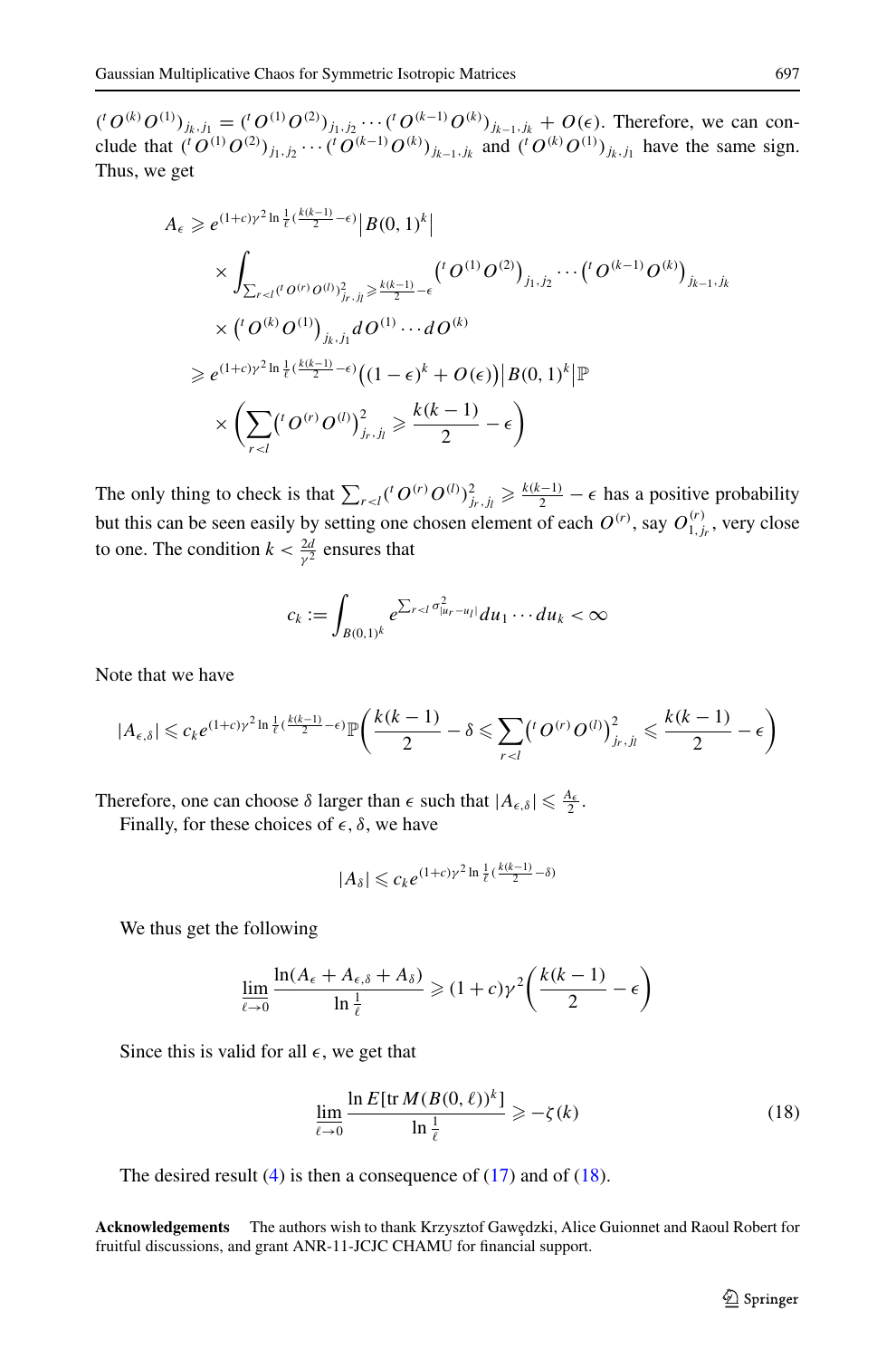### <span id="page-20-1"></span><span id="page-20-0"></span>**Appendix**

## A.1 Discussion About the Construction of Kernels

In this subsection, we discuss in further detail the construction of the kernel  $K$  as summarized in Remark [2.](#page-3-3) In dimension 1 and 2, it is plain to see that

<span id="page-20-4"></span>
$$
\ln_{+}\frac{L}{|x|} = \int_{0}^{+\infty} (t - |x|)_{+} v_L(dt)
$$
 (19)

where the measure  $v_l$  is given by ( $\delta_u$  stands for the Dirac mass at *u*):

$$
\nu_L(dt) = \mathbf{1}_{[0,L]}(t)\frac{dt}{t^2} + \frac{1}{L}\delta_L(dt).
$$

Hence, for every  $\mu > 0$ , we have

$$
\ln_{+}\frac{L}{|x|}=\frac{1}{\mu}\ln_{+}\frac{L^{\mu}}{|x|^{\mu}}=\int_{0}^{+\infty}(t-|x|^{\mu})_{+}v_{L^{\mu}}(dt).
$$

We are therefore led to consider  $\mu > 0$  such that the function  $x \mapsto (1 - |x|^{\mu})_+$  is positive definite, the so-called Kuttner-Golubov problem (see [\[16\]](#page-25-22)).

For  $d = 1$ , it is straightforward to check that  $(1 - |x|)$  is positive definite. We can thus consider a Gaussian process  $X^{\epsilon}$  with covariance kernel given by

<span id="page-20-3"></span><span id="page-20-2"></span>
$$
K_{\epsilon}(x) = \gamma^2 \int_{\epsilon}^{L} (t - |x|)_{+} \nu_L(dt).
$$

Notice that

$$
\forall x \neq 0, \quad \gamma^2 \ln_+ \frac{L}{|x|} = \lim_{\epsilon \to 0} K_{\epsilon}(x) \tag{20}
$$

and

$$
\forall \epsilon < |x| \leq L, \quad K_{\epsilon}(x) = \gamma^2 \int_{|x|}^{L} (t - |x|)_{+} \nu_{L}(dt) = \gamma^2 \ln_{+} \frac{L}{|x|}.
$$
 (21)

In dimension 2, we can use the same strategy since Pasenchenko [\[23\]](#page-25-23) proved that the mapping  $x \mapsto (1 - |x|^{1/2})_+$  is positive definite over  $\mathbb{R}^2$ . We can thus consider a Gaussian process  $X^{\epsilon}$  with covariance kernel given by

$$
K_{\epsilon}(x) = 2\gamma^2 \int_{\epsilon^{1/2}}^{L^{1/2}} (t - |x|^{1/2})_{+} v_{L^{1/2}}(dt),
$$

sharing the same properties  $(20)$  and  $(21)$ .

In dimension 3, it is not known whether the mapping  $x \mapsto \ln_+ \frac{L}{|x|}$  admits an integral representation of the type explained above. Nevertheless it is positive definite so that we can use the convolution techniques developed in [[27](#page-25-16)]. In dimension 4, it is not positive definite [[27](#page-25-16)] so that another construction is required. We explain the methods in [\[25\]](#page-25-15). We set the dimension *d* to be larger than  $d \ge 3$ . Let us denote by *S* the sphere of  $\mathbb{R}^d$  and  $\sigma$  the surface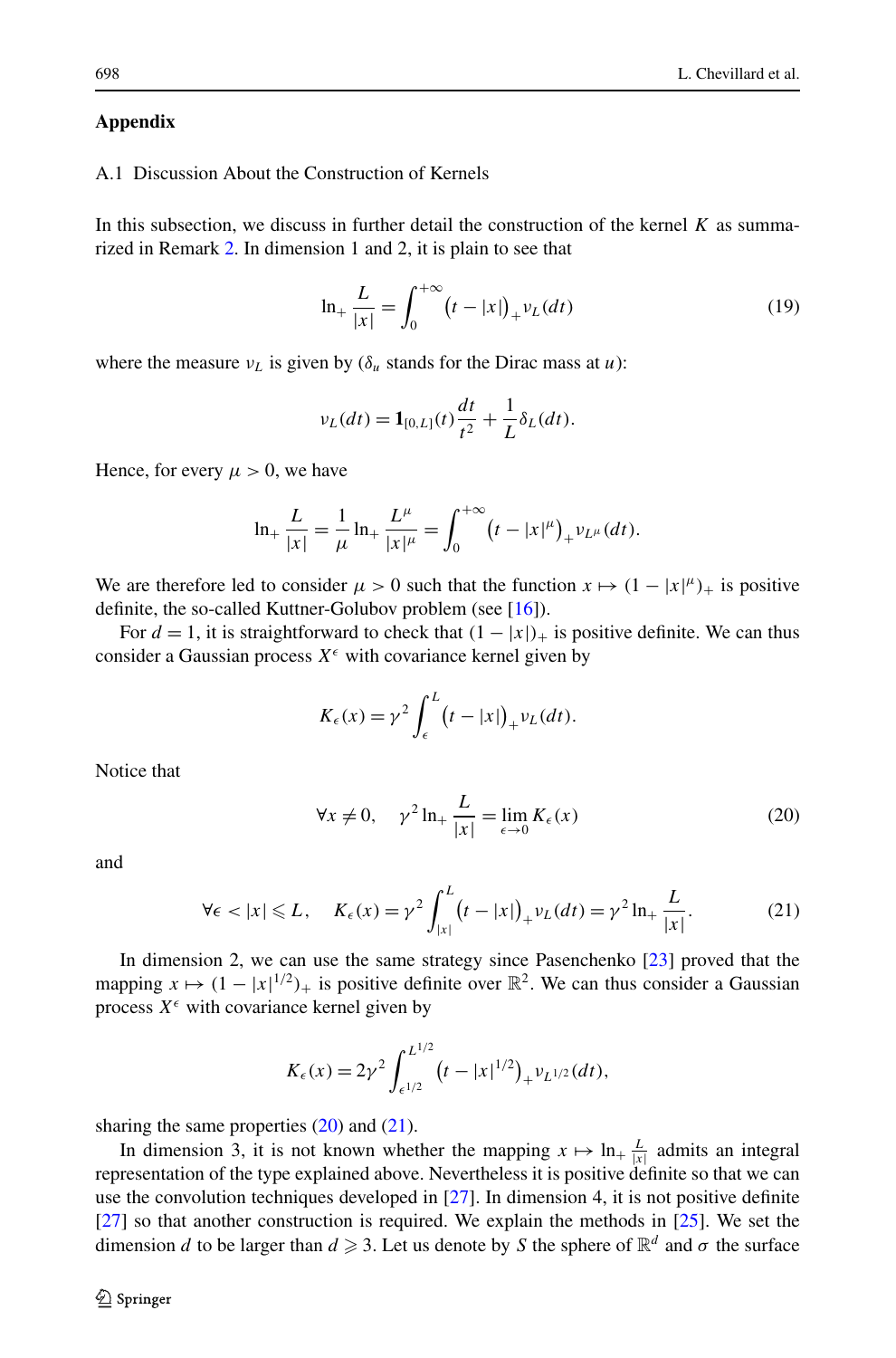measure on the sphere such that  $\sigma(S) = 1$ . Remind that this measure is invariant under rotations. We define the function

$$
\forall x \in \mathbb{R}^d, \quad F(x) = \gamma^2 \int_S \ln_+ \frac{L}{|\langle x, s \rangle|} \sigma(ds). \tag{22}
$$

It is plain to see that  $F$  is an isotropic function. Let us compute it over a neighborhood of 0: for  $|x| \le L$ , we can write  $x = |x|e_x$  with  $e_x \in S$ . Then we have

$$
F(x) = \gamma^2 \int_S \ln \frac{L}{|x||\langle e_x, s \rangle|} \sigma(ds) = \lambda^2 \ln \frac{L}{|x|} + \int_S \ln \frac{1}{|\langle e_x, s \rangle|} \sigma(ds).
$$

Notice that the integral  $\int_S \ln \frac{1}{|\langle e_x, s \rangle|} \sigma(ds)$  is finite (use Lemma [3](#page-21-0) below for instance) and does not depend on x by invariance under rotations of the measure  $\sigma$ . By using the decomposition ([19](#page-20-4)), we can thus consider a Gaussian process  $X^{\epsilon}$  with covariance kernel given by

$$
K_{\epsilon}(x) = \gamma^2 \int_{S} \int_{\epsilon}^{L} (t - | \langle x, s \rangle |)_{+} \nu_{L}(dt) \sigma(ds),
$$

sharing the properties

$$
\forall x \neq 0, \quad \lim_{\epsilon \to 0} K_{\epsilon}(x) = F(x) \tag{23}
$$

<span id="page-21-0"></span>and

$$
\forall \epsilon < |x| \leqslant L, \quad K_{\epsilon}(x) = F(x) = \lambda^2 \ln \frac{L}{|x|} + C \tag{24}
$$

for some constant *C*.

#### A.2 Auxiliary Results

We give a proof of the following standard result.

**Lemma 3** If  $(Z_i)_{1\leq i\leq N}$  are *i.i.d.* standard Gaussian random variables then the vector

$$
V = \frac{1}{\sqrt{\sum_{i=1}^{N} Z_i^2}} (Z_1, \dots, Z_N)
$$

*is distributed as the Haar measure on the sphere of* R*<sup>N</sup>* . *In particular*, *the density of the first entry of a random vector uniformly distributed on the sphere is given by*:

$$
\frac{\Gamma(\frac{N}{2})}{\Gamma(\frac{1}{2})\Gamma(\frac{N-1}{2})}y^{-\frac{1}{2}}(1-y)^{\frac{N-3}{2}}\mathbf{1}_{[0,1]}(y)dy.
$$

*Proof* By using the invariance under rotations of the law of the Gaussian vector  $(Z_i)_{1 \leq i \leq N}$ , the law of *V* is invariant under rotations and is supported by the sphere. By uniqueness of the Haar measure, *V* is distributed as the Haar measure. We have to compute the density of  $\zeta_1 = \frac{Z_1^2}{\sum_{i=1}^N Z_i^2}$ . Notice that

$$
\zeta_1 = \frac{Y}{Y+Z}
$$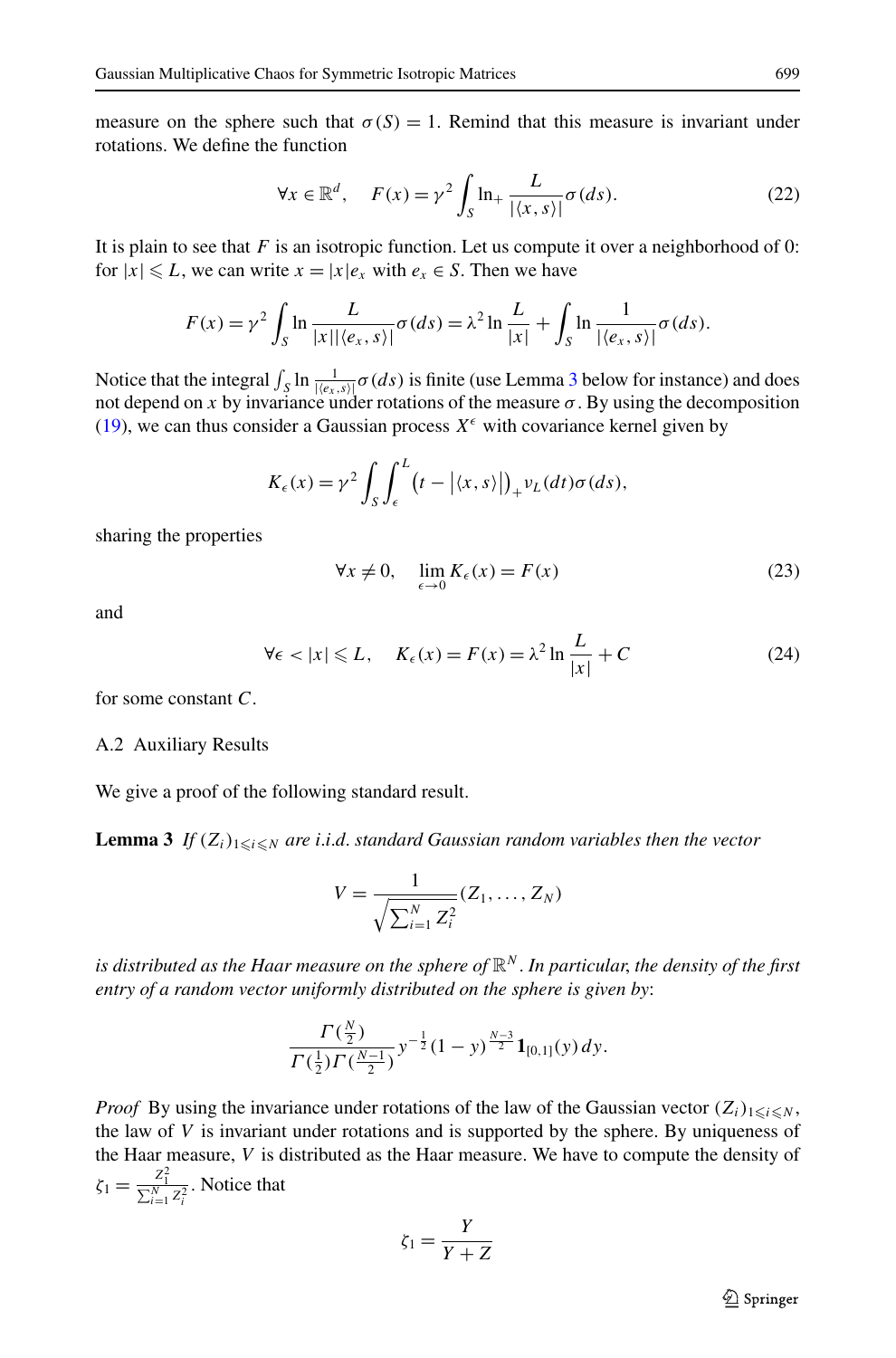where *Y*, *Z* are independent random variables with their respective laws being chi-squared distributions of parameters 1 and  $N - 1$ . Therefore

<span id="page-22-0"></span>
$$
E[f(\zeta_1)] = \int_{\mathbb{R}_+} \int_{\mathbb{R}_+} f\left(\frac{x}{x+y}\right) \frac{1}{2^{\frac{1}{2}} \Gamma(\frac{1}{2})} x^{-\frac{1}{2}} e^{-\frac{x}{2}} \frac{1}{2^{\frac{N-1}{2}} \Gamma(\frac{N-1}{2})} y^{\frac{N-1}{2}} e^{-\frac{y}{2}} dx dy
$$
  
= 
$$
\frac{1}{2^{\frac{N}{2}} \Gamma(\frac{1}{2}) \Gamma(\frac{N-1}{2})} \int_0^1 f(u) \frac{1}{\sqrt{u} (1-u)^{\frac{3}{2}}} \int_{\mathbb{R}_+} e^{-\frac{y}{2(1-u)}} y^{\frac{N-2}{2}} dy du
$$
  
= 
$$
\frac{\Gamma(\frac{N}{2})}{\Gamma(\frac{1}{2}) \Gamma(\frac{N-1}{2})} \int_0^1 f(u) u^{-\frac{1}{2}} (1-u)^{\frac{N-3}{2}} du.
$$

Next we characterize all the symmetric Gaussian random matrices.

**Lemma 4** *Let X be a symmetric and isotropic centered Gaussian random matrix of size*  $N \times N$ . Then the diagonal terms  $(X_{11},...,X_{NN})$  have a covariance matrix of the form  $\sigma^2(1+c)I_N - c\sigma^2P$  *for some*  $\sigma^2 \geq 0$  *and*  $c \in ]-1, \frac{1}{N-1}]$ , where P is the  $N \times N$  matrix whose *all entries are* 1. *The off-diagonal terms are i*.*i*.*d*. *with variance σ*<sup>2</sup> <sup>1</sup>+*<sup>c</sup>* <sup>2</sup> *and are independent of the diagonal terms*.

*Proof* If *X* admits a density with respect to the Lebesgue measure *dM* over the set of symmetric matrices (see  $[1, Chap. 4]$  $[1, Chap. 4]$  $[1, Chap. 4]$ ), then the density of *M* is given by

$$
e^{-f(M)}\,dM,
$$

where *f* is a homogeneous polynomial of degree 2. By isotropy, *f* must be a symmetric function of the eigenvalues of *M*. Therefore it takes on the form

$$
f(M) = \alpha \operatorname{tr}(M^2) + \beta \operatorname{tr}(M)^2
$$

for some  $\alpha, \beta \in \mathbb{R}$ . In this case, the result follows easily.

If *M* does not admit a density with respect to the Lebesgue measure over the set of symmetric matrices, we can add an independent "small GOE", i.e. we consider  $M + \epsilon M'$ where  $M'$  is a matrix of the GOE ensemble with a normalized variance independent of  $M$ . The matrix  $M + \epsilon M'$  admits a density so that we can apply the above result. Then we pass to the limit as  $\epsilon \to 0$ .

A.3 Some Integral Formulae

Let  $\alpha$ ,  $c > 0$ . We want to compute the integral

$$
\int_{\mathbb{R}^N} e^{-\alpha (\sum_{i=1}^N \lambda_i)^2 - \frac{1}{2(1+\epsilon)}\sum_{i=1}^N \lambda_i^2} \prod_{i < j} |\lambda_j - \lambda_i| d\lambda.
$$

We write the integrand in the form  $(7)$  $(7)$ :

$$
e^{-\alpha(\sum_{i=1}^N\lambda_i)^2 - \frac{1}{2\sigma_d^2(1+\tilde{c})}\sum_{i=1}^N\lambda_i^2}\prod_{i < j}|\lambda_j - \lambda_i|
$$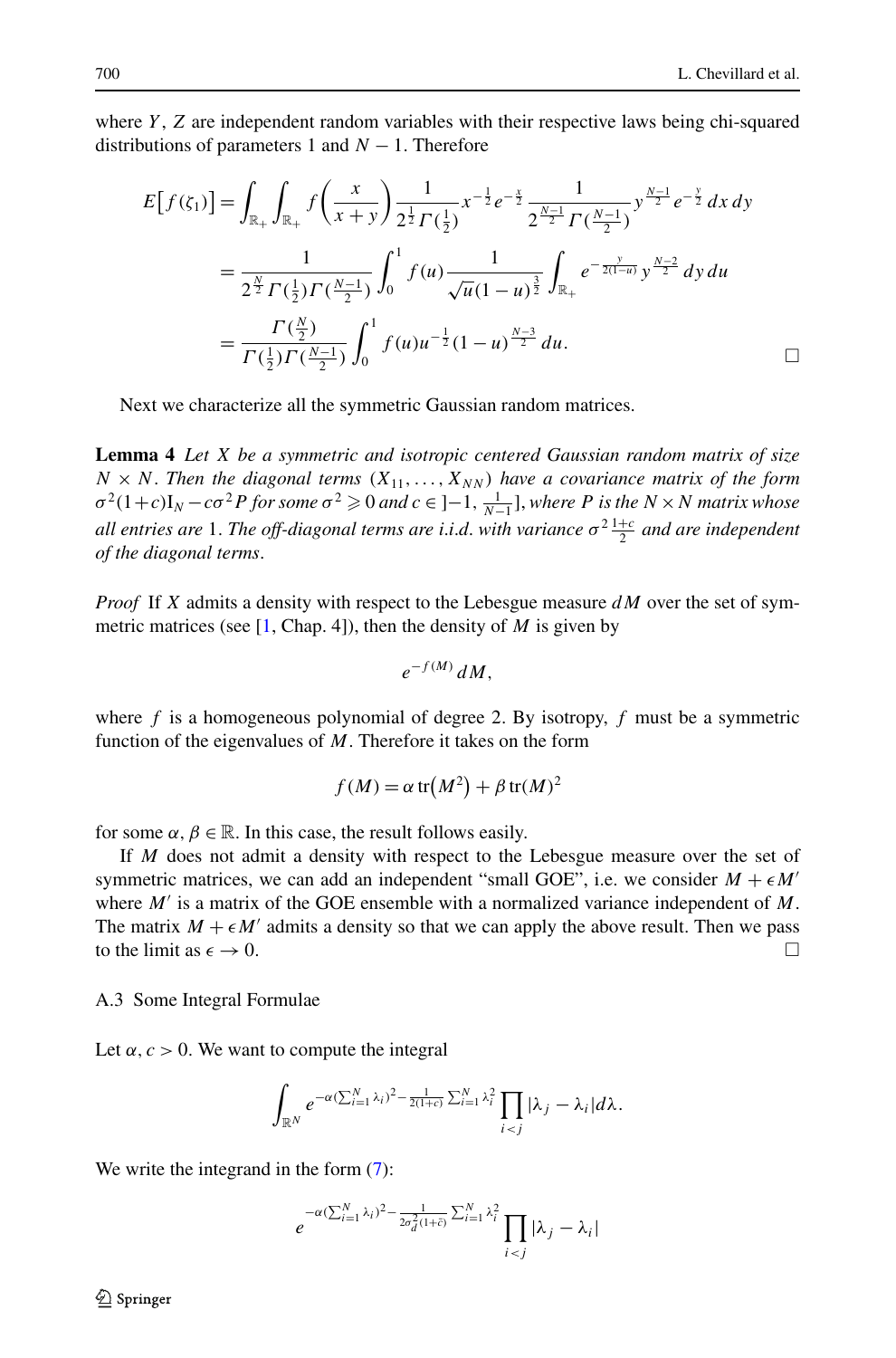where  $\sigma_d^2(1 + \bar{c}) = (1 + c)$  and  $\alpha = \frac{\bar{c}}{2\sigma_d^2(1+\bar{c})}$  $\frac{1}{(1+\bar{c}(1-N))}$ . In that case, we have  $\bar{c}$  =  $\frac{2a(1+c)}{1+2a(1+c)(N-1)}$  and  $1+\bar{c}(1-N)=\frac{1}{1+2a(1+c)(N-1)}$ . We deduce

$$
\int_{\mathbb{R}^N} e^{-\alpha (\sum_{i=1}^N \lambda_i)^2 - \frac{1}{2(1+c)} \sum_{i=1}^N \lambda_i^2} \prod_{i < j} |\lambda_j - \lambda_i| d\lambda
$$
\n
$$
= N! (2\pi)^{N/2} \left( \prod_{k=1}^N \frac{\Gamma(k/2)}{\Gamma(1/2)} \right) \frac{(1+c)^{N(N+1)/4}}{\sqrt{1+2\alpha(1+c)N}} \tag{25}
$$

We also want to compute the integral

$$
\int_{\mathbb{R}^N} e^{-\alpha (\sum_{i=1}^N \lambda_i)^2 - \frac{1}{2(1+\epsilon)} \sum_{i=1}^N \lambda_i^2} \prod_{2 \leqslant i < j} |\lambda_j - \lambda_i| d\lambda.
$$

We have

$$
\int_{\mathbb{R}^N} e^{-\alpha (\sum_{i=1}^N \lambda_i)^2 - \frac{1}{2(1+\epsilon)} \sum_{i=1}^N \lambda_i^2} \prod_{\lambda_i=1} |\lambda_j - \lambda_i| d\lambda_1 \cdots d\lambda_N
$$
\n
$$
= \int_{\mathbb{R}^{N-1}} \left( \int_{\mathbb{R}} e^{-2\alpha \lambda_1 (\sum_{i=2}^N \lambda_i) - (\alpha + \frac{1}{2(1+\epsilon)})\lambda_1^2} d\lambda_1 \right) e^{-\alpha (\sum_{i=2}^N \lambda_i)^2 - \frac{1}{2(1+\epsilon)} \sum_{i=2}^N \lambda_i^2}
$$
\n
$$
\times \prod_{2 \leq i < j} |\lambda_j - \lambda_i| d\lambda_2 \cdots d\lambda_N
$$
\n
$$
= \sqrt{2\pi} \sqrt{\frac{1+c}{2\alpha(1+c) + 1}} \int_{\mathbb{R}^{N-1}} e^{2\alpha^2 \frac{1+c}{2\alpha(1+c) + 1} (\sum_{i=2}^N \lambda_i)^2 - \alpha (\sum_{i=2}^N \lambda_i)^2 - \frac{1}{2(1+\epsilon)} \sum_{i=2}^N \lambda_i^2}
$$
\n
$$
\times \prod_{2 \leq i < j} |\lambda_j - \lambda_i| d\lambda_2 \cdots d\lambda_N
$$
\n
$$
= \sqrt{2\pi} \sqrt{\frac{1+c}{2\alpha(1+c) + 1}} \int_{\mathbb{R}^{N-1}} e^{-\frac{\alpha}{2\alpha(1+c) + 1} (\sum_{i=2}^N \lambda_i)^2 - \frac{1}{2(1+c)} \sum_{i=2}^N \lambda_i^2}
$$
\n
$$
\times \prod_{2 \leq i < j} |\lambda_j - \lambda_i| d\lambda_2 \cdots d\lambda_N
$$
\n
$$
= \sqrt{2\pi} \sqrt{\frac{1+c}{2\alpha(1+c) + 1}} \int_{\mathbb{R}^{N-1}} e^{-\frac{\tilde{c}}{2\sigma_d^2(1+\tilde{c})} \frac{1}{(1+c)(2-N)} (\sum_{i=2}^N \lambda_i)^2 - \frac{1}{2\sigma_d^2(1+\tilde{c})} \sum_{i=2}^N \lambda_i^2}
$$
\n
$$
\times \prod_{2 \leq i < j} |\lambda_j - \lambda_i
$$

for  $\sigma_d^2(1 + \bar{c}) = 1 + c$  and  $\bar{c} = \frac{2\alpha(1+c)}{2\alpha(1+c)(N-1)+1}$  (or equivalently,  $1 + \bar{c}(2 - N) = \frac{1+2\alpha(1+c)}{1+2\alpha(1+c)(N-1)}$ <br>and  $1 + \bar{c} = \frac{1+2\alpha(1+c)}{1+2\alpha(1+c)(N-1)}$ . This leads to the following

$$
\int_{\mathbb{R}^{N-1}} e^{-\frac{\bar{c}}{2\sigma_d^2(1+\bar{c})}\frac{1}{(1+\bar{c}(2-N))}(\sum_{i=2}^N \lambda_i)^2 - \frac{1}{2\sigma_d^2(1+\bar{c})}\sum_{i=2}^N \lambda_i^2} \prod_{2\leq i < j} |\lambda_j - \lambda_i| d\lambda_2 \cdots d\lambda_N = \bar{Z}_{N-1}
$$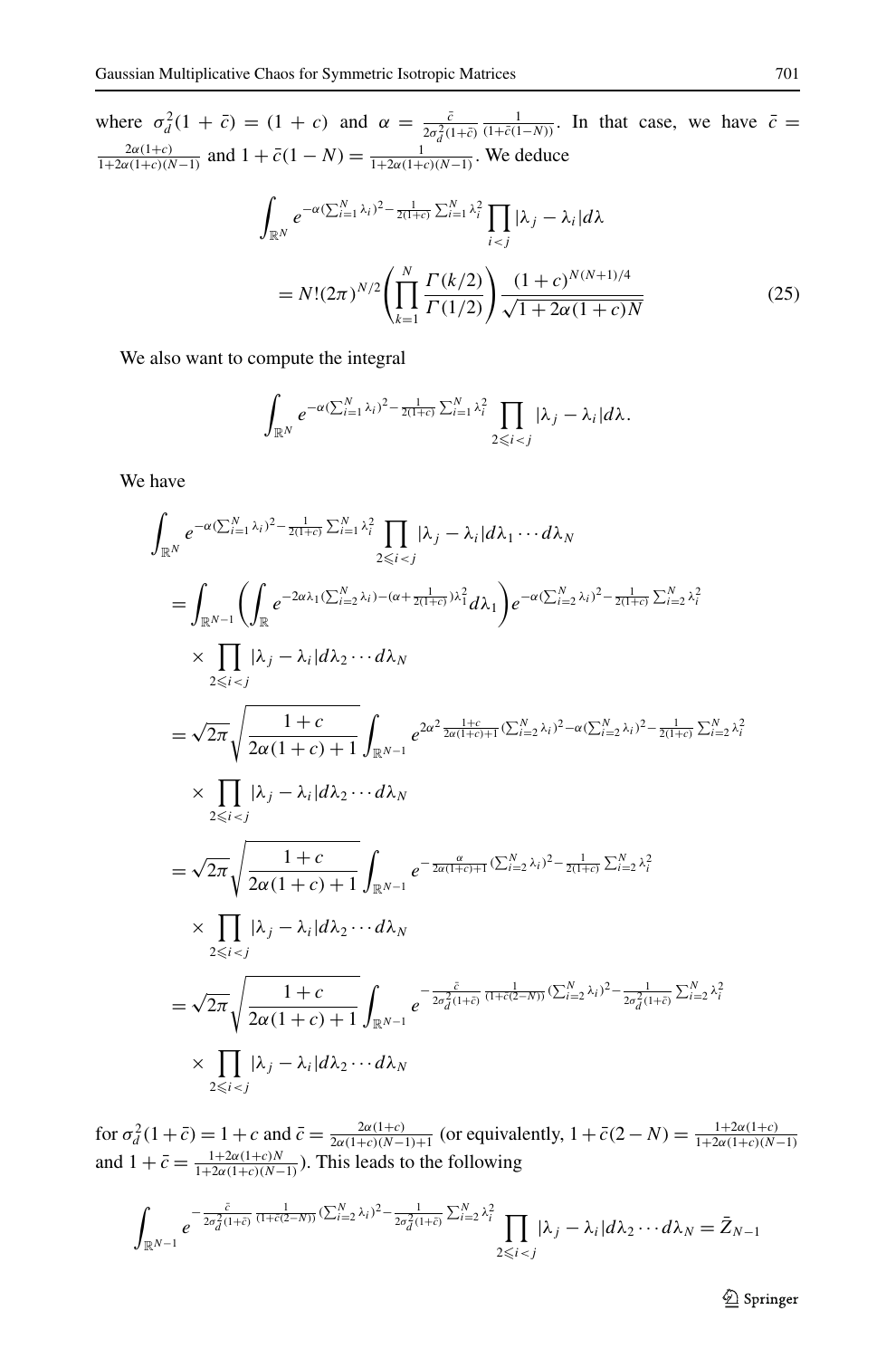where

$$
\bar{Z}_{N-1} = (N-1)!(2\pi)^{(N-1)/2} \left(\prod_{k=1}^{N-1} \frac{\Gamma(k/2)}{\Gamma(1/2)}\right) \sigma_d^{N(N-1)/2} (1+\bar{c})^{(N-2)(N+1)/4} \sqrt{1+\bar{c}(2-N)}.
$$

In conclusion, we get:

<span id="page-24-3"></span>
$$
\int_{\mathbb{R}^N} e^{-\alpha (\sum_{i=1}^N \lambda_i)^2 - \frac{1}{2(1+\epsilon)} \sum_{i=1}^N \lambda_i^2} \prod_{2 \le i < j} |\lambda_j - \lambda_i| d\lambda_1 \cdots d\lambda_N
$$
\n
$$
= \sqrt{1+c} (N-1)! (2\pi)^{N/2} \left( \prod_{k=1}^{N-1} \frac{\Gamma(k/2)}{\Gamma(1/2)} \right) \frac{(1+c)^{N(N-1)/4}}{\sqrt{1+2\alpha(1+c)N}} \tag{26}
$$

A.4 Heuristic Derivation of the Conjecture

Let  $\ell < 1$ . We can roughly write as  $\ell \to 0$  (where  $\approx$  means equivalent to a random constant of order 1)

$$
M(B(0,\ell)) \approx \ell^d \frac{e^{\gamma \sqrt{\ln \frac{1}{\ell}} \Omega - \frac{\gamma^2}{2} \ln \frac{1}{\ell}}}{\gamma^{N-1} (\ln \frac{1}{\ell})^{(N-1)/2}},
$$

where  $\Omega$  is a random matrix whose density is given by ([6\)](#page-5-2) with  $\sigma_d^2 = 1$ , and thus we get (we forget terms of order 1)

$$
E\left[\text{tr}\,M\left(B(0,\ell)\right)^{q}\right] \approx \frac{\ell^{(d+\frac{\gamma^{2}}{2})q}}{(\ln\frac{1}{\ell})^{q(N-1)/2}} E\left[\text{tr}\,e^{\gamma q\sqrt{\ln\frac{1}{\ell}}\Omega}\right]
$$

$$
\approx \frac{\ell^{(d+\frac{\gamma^{2}}{2})q}}{(\ln\frac{1}{\ell})^{q(N-1)/2}} \int_{\mathbb{R}^{N}} e^{\gamma q\sqrt{\ln\frac{1}{\ell}}u_{1}} e^{-\alpha(\sum_{i=1}^{N}u_{i})^{2} - \frac{1}{2(1+\epsilon)}\sum_{i=1}^{N}u_{i}^{2}}
$$

$$
\times \prod_{i
$$

<span id="page-24-2"></span><span id="page-24-1"></span>where  $\alpha = \frac{c}{2(1+c)} \frac{1}{(1+c(1-N))}$  Thus, if  $q > 0$ 

$$
E\big[\mathrm{tr}\,M\big(B(0,\ell)\big)^{q}\big]\approx \frac{\ell^{(d+\frac{\gamma^{2}}{2})q}}{(\ln\frac{1}{\ell})^{(q-1)(N-1)/2}}
$$

### <span id="page-24-0"></span>**References**

- 1. Anderson, G., Guionnet, A., Zeitouni, O.: An Introduction to Random Matrices. Cambridge University Press, Cambridge (2009)
- 2. Albeverio, S., Gallavotti, G., Høegh-Krohn, R.: Some results for the exponential interaction in two or more dimensions. Commun. Math. Phys. **70**, 187–192 (1979)
- 3. Bacry, E., Kozhemyak, A., Muzy, J.-F.: Continuous cascade models for asset returns. J. Econ. Dyn. Control **32**(1), 156–199 (2008). doi[:10.1016/j.jedc.2007.01.024.](http://dx.doi.org/10.1016/j.jedc.2007.01.024) Available at [www.cmap.polytechnique.](http://www.cmap.polytechnique.fr/~bacry/biblio.html) [fr/~bacry/biblio.html](http://www.cmap.polytechnique.fr/~bacry/biblio.html)